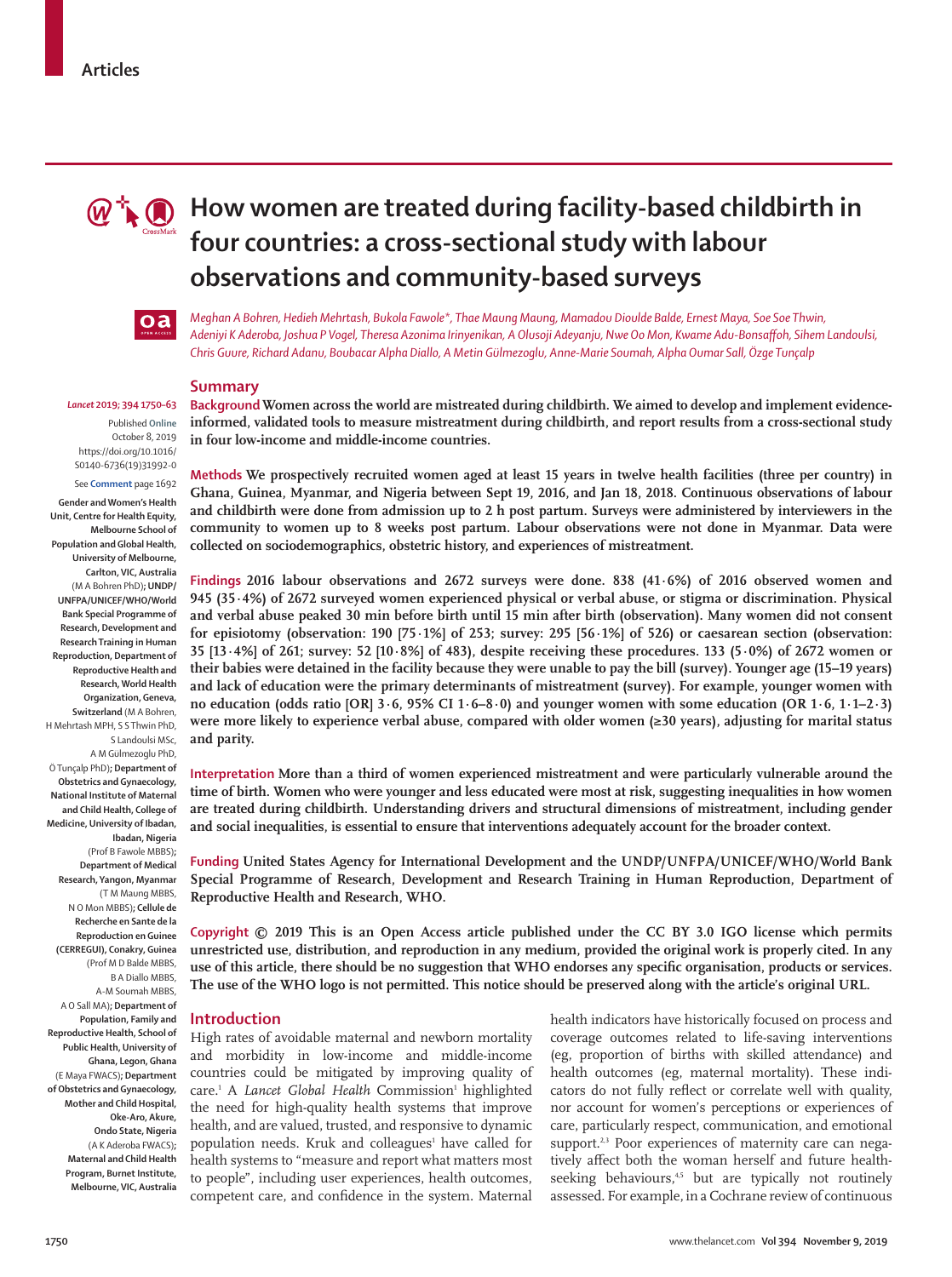## **Research in context**

## **Evidence before this study**

The formative phase of our study began in 2014, and before designing our study we did a mixed methods systematic review to synthesise qualitative and quantitative evidence on the mistreatment of women during childbirth in health facilities. We searched all major databases (PubMed, CINAHL, Embase) for relevant studies from inception to Feb 11, 2015, with no date or language restrictions (full methodology including search terms are detailed in a separate publication). Before 2014, only qualitative evidence was available. We identified three measurement studies exploring disrespect and abuse during childbirth as the primary objective. Estimates ranged from 12·2% to 98·0%, and the domains of disrespect and abuse, operational definitions, and measurement approaches (facility exit survey, community-based survey, and labour observations) varied substantially. Since 2015, to our knowledge, seven studies have used labour observations and 15 studies have used women-reported experiences to measure mistreatment during childbirth, but these studies used different periods of interest, measurement tools, and outcomes, thus complicating comparisons. In our 2015 systematic review, we also synthesised evidence from 65 qualitative and quantitative studies done in 34 countries, and developed a typology of what constitutes mistreatment during childbirth. We identified physical and verbal abuse, stigma and discrimination, failure to meet professional standards of care (non-consented procedures and examinations, lack of confidentiality, neglect), poor rapport between women and providers (ineffective communication, lack of supportive care, loss of autonomy), and health system conditions and constraints (resources, policies, and organisational culture) as the primary manifestations experienced or observed during childbirth in health facilities.

#### **Added value of this study**

This is a multicountry, multisite study of the mistreatment of women during childbirth using two standardised, evidence-informed measurement tools and approaches:

support for women during childbirth, only 11 (41%) of 27 trials reported women's experiences, a primary review outcome.<sup>6,7</sup>

Evidence suggests that women across the world experience mistreatment during childbirth, including physical abuse, verbal abuse, discrimination, non-consented procedures, and non-supportive care.<sup>5</sup> Bowser and Hill's landscape analysis<sup>8</sup> brought this issue to global attention and our mixed-methods systematic review developed a typology of what constitutes mistreatment.9 The WHO intrapartum care guideline recommends respectful maternity care for all women, which is care that maintains "dignity, privacy, and confidentiality, ensures freedom from harm and mistreatment, and enables informed choice and continuous support during labour and

continuous observations of women throughout labour, childbirth, and early post-partum periods, and community-based surveys with women at up to 8 weeks post partum. In addition to high frequencies of physical abuse, verbal abuse, and discrimination, we found high frequencies of intervention and non-consented procedures and examinations. For example, 59·0% of observed women and 49·7% of surveyed women did not consent to vaginal examinations, and 75·1% of observed women and 56·1% of surveyed women did not consent to episiotomy. This analysis provides researchers across the world with new tools to measure this important construct. Setting this study in Ghana, Guinea, Myanmar, and Nigeria enabled us to present a cross-sectional view of women's experiences of mistreatment during childbirth in four low-income and middle-income countries across two continents, allowing for comparability of results across multiple domains of mistreatment, ranging from the interpersonal level to the facility level.

#### **Implications of all the available evidence**

Our study shows that many women experience mistreatment during childbirth, particularly physical and verbal abuse, non-consented care, and detainment. Women were at highest risk of mistreatment during the 30 min before birth until 15 min after birth (observation data). Younger, less educated women were most at risk for mistreatment (survey data), suggesting inequalities in how women are treated during childbirth. Addressing these inequalities and promoting respectful maternity care for all women is essential to improve health equity and quality. Other research in this area has found that mistreatment during childbirth can amount to a violation of human rights, and could be a powerful disincentive from seeking facility-based maternity care. Our study identifies clear gaps in quality and respectful maternity care. Some of these gaps could be addressed through targeted quality improvement initiatives, and others might require addressing structural drivers that perpetuate gender and social inequalities in health care and society more broadly.

childbirth".10 Manifestations and structural drivers of mistreatment are now well documented,5,11–13 but debate remains about measurement approaches, including the type (observation, woman-reported) and timing (exit interviews, community-based interviews) of measurement.14–17 For example, across 15 studies in seven lowincome and middle-income countries,<sup>18-32</sup> location, timing, and populations varied substantially: facility-based exit interviews,18,19,21,24,26,28 facility-based interviews during postnatal immunisation, $23,27$  and community-based interviews<sup>20,22,25,26,29-32</sup> with women from 3 h to 5 years post partum. The use of different populations, sampling, tools, and data collection methods might influence the risk of bias (selection, social desirability, information, recall) and render cross-study and cross-context comparisons

(J P Vogel PhD)**; Department of Obstetrics and Gynaecology, Faculty of Clinical Sciences, University of Medical Sciences, Ondo, Ondo State, Nigeria**  (T A Irinyenikan FWACS)**; University of Medical Sciences Teaching Hospital, Akure, Ondo State, Nigeria** (T A Irinyenikan)**; Adeoyo Maternity Teaching Hospital, Yemetu, Ibadan, Oyo State, Nigeria** (A O Adeyanju FWACS)**; Department of Obstetrics and Gynaecology, School of Medicine and Dentistry, Unive rsity of Ghana, Accra, Ghana**  (K Adu-Bonsaffoh FWACS)**; Department of Biostatistics, School of Public Health, University of Ghana, Legon-Accra, Ghana**  (C Guure PhD)**; and School of Public Health, University of Ghana, Legon-Accra, Ghana**  (Prof R Adanu FWACS) \*Prof Fawole died in January, 2019

Correspondence to: Dr Meghan A Bohren, Gender and Women's Health Unit, Centre for Health Equity, Melbourne School of Population and Global Health, University of Melbourne, Carlton, VIC, 3053 Australia **meghan.bohren@unimelb. edu.au**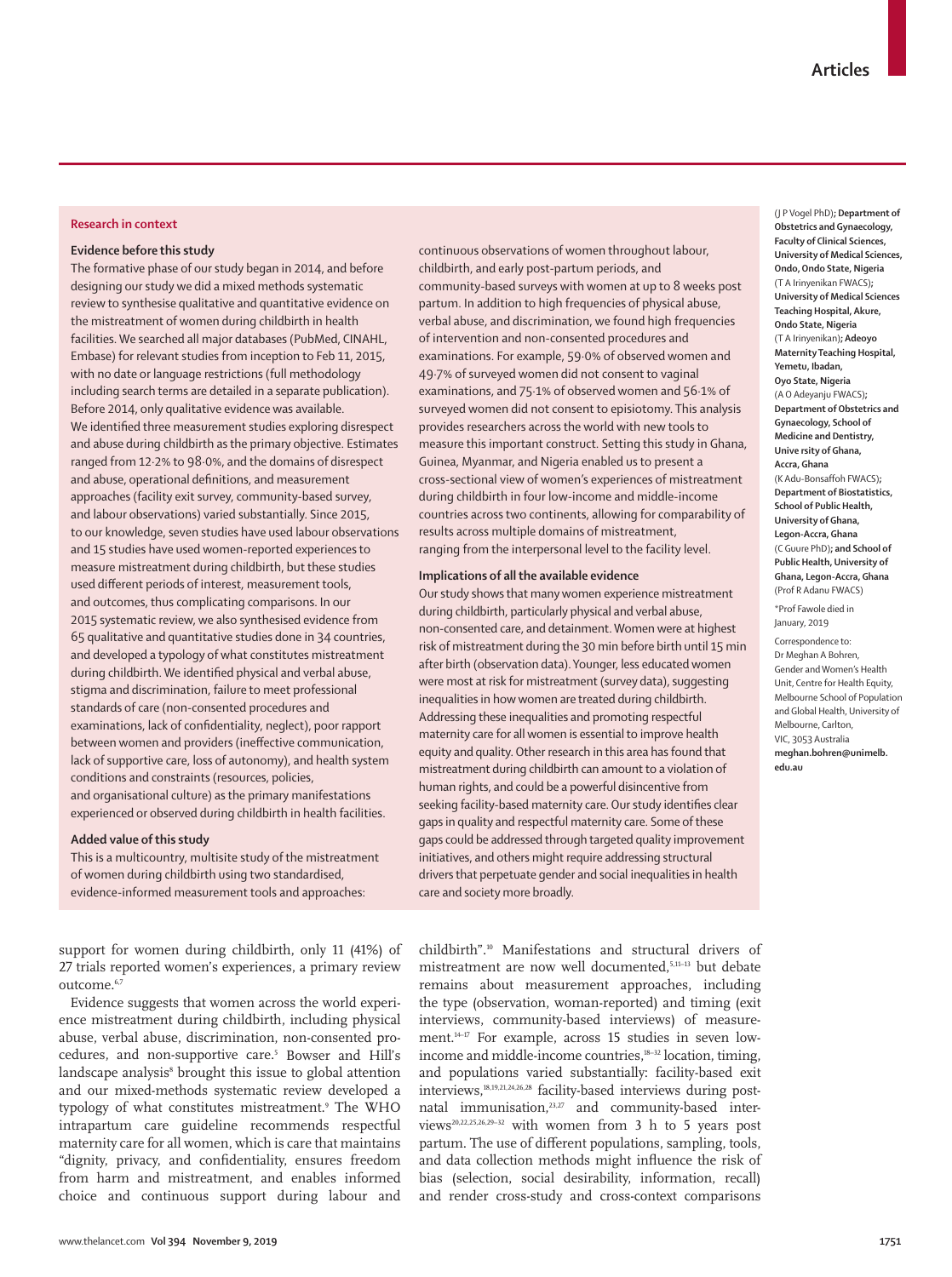challenging.14,15 Accurate measurement is essential to improve accountability, design interventions, and measure impact over time.

In 2013, a technical consultation recommended that WHO initiate research to develop and validate tools to measure the mistreatment of women during childbirth.<sup>17</sup> The aim of the present study was to use a systematic, evidence-informed approach to develop tools to provide comparable data on the burden of mistreatment across contexts. The formative phase consisted of systematic reviews $9,33$  and primary qualitative research $34-39$  in Nigeria, Ghana, Guinea, and Myanmar. Formative research and a review of existing tools informed the measurement phase, which used continuous observations of women during labour and childbirth, and community-based surveys with post-partum women to measure the prevalence of mistreatment in Nigeria, Ghana, Guinea, and Myanmar. We report the prevalence of mistreatment during childbirth based on continuous labour observations and a community-based survey with women.

# **Methods**

See **Online** for appendix

# **Study design and participants**

Twelve health facilities (maternity hospitals and maternity units within general hospitals [eg, district or regional hospitals]; three per country, all in urban areas) were purposively selected (appendix p 2). Health facilities were included in the study if they were not included in the formative phase, were a secondary-level facility or higher, had at least 200 births per month, had a well defined community catchment area, and allowed non-clinicians to perform observations. Data collection took place in Nigeria from Sept 19, 2016, to Feb 26, 2017, in Ghana from Aug 1, 2017, to Jan 18, 2018, in Guinea from July 1 to Oct 30, 2017, and in Myanmar from June 26 to Sept 5, 2017.

The labour observations were continuous, one-to-one observations of women by study researchers from admission, throughout labour and childbirth, until 2 h post partum. Labour observations were not done in Myanmar. The community-based survey was done with women up to 8 weeks post partum.

Women were eligible for the labour observation if they were admitted for childbirth in early established or active labour (<6 cm cervical dilation), were aged at least 15 years, were willing and able to participate, and provided informed consent. Women were not eligible if they were admitted for reasons other than childbirth, immediately transferred or taken directly to theatre, a first-degree relation to a facility employee (mother, sister, cousin), or distressed or otherwise unable to reasonably consent. Pregnant women who were not admitted were eligible to participate if they returned and were admitted for childbirth.

Women were eligible for the survey if they were admitted for childbirth, were aged at least 15 years, were willing and able to participate, resided in the catchment area, and provided consent. Women were not eligible if they were admitted for reasons other than childbirth, were a first-degree relation to a facility employee, were distressed or otherwise unable to reasonably provide consent, resided outside the catchment area, or were unable to provide sufficient contact information.

All women provided written consent. Institutional permission for recruitment and observation was obtained from each site; consent was not sought from providers. This study was approved by the WHO Ethical Review Committee, WHO Review Panel on Research Projects, and in-country ethics committees. The country-specific ethical review committees that reviewed and approved this project were Le Comité National d'Ethique pour la Recherche en Santé (Guinea); Federal Capital Territory Health Research Ethics Committee (Nigeria); Research Ethical Review Committee, Oyo State (Nigeria); State Health Research Ethics Committee of Ondo State (Nigeria); Ethical Review Committee of the Ghana Health Service (Ghana); Ethical and Protocol Review Committee of the College of Health Sciences, University of Ghana (Ghana); and Ethics Review Committee, Department of Medical Research (Myanmar).

## **Procedures**

Each study site had two or three data collectors per shift to manage recruitment and data collection. All data collectors were experienced women (aged ≥18 years) trained in research methods, and not providers or clinical trainees or students.14 All women admitted to the facility during the study period were assessed for eligibility. Data collectors approached women face to face and invited them to participate. Women meeting the eligibility criteria were provided with information about the study and those who agreed to participate consented and were enrolled. Women eligible to participate in both the labour observation and survey were asked to participate in both, and data were linked by the medical record number (results of linked data will be reported elsewhere).

For the labour observations, every eligible woman could not be observed because of practical limitations around the number of data collectors required. To minimise selection bias, when a data collector completed an observation, she returned to the admissions area to enrol the next eligible woman. Each participant was assigned a number, used in all other data collection forms. Further communication between the data collector and the participant was discouraged. The timeframe of interest was from admission until 2 h post partum, facility discharge, or maternal death (whichever happened first). The data collector observed the participant continuously throughout labour, childbirth, and up to 2 h post partum, meaning that there was one data collector per woman, observing only one woman at a time throughout the period of interest. Data collection took place 24 h per day, 7 days per week to ensure no coverage gaps and minimise truncation bias (terminating the observation early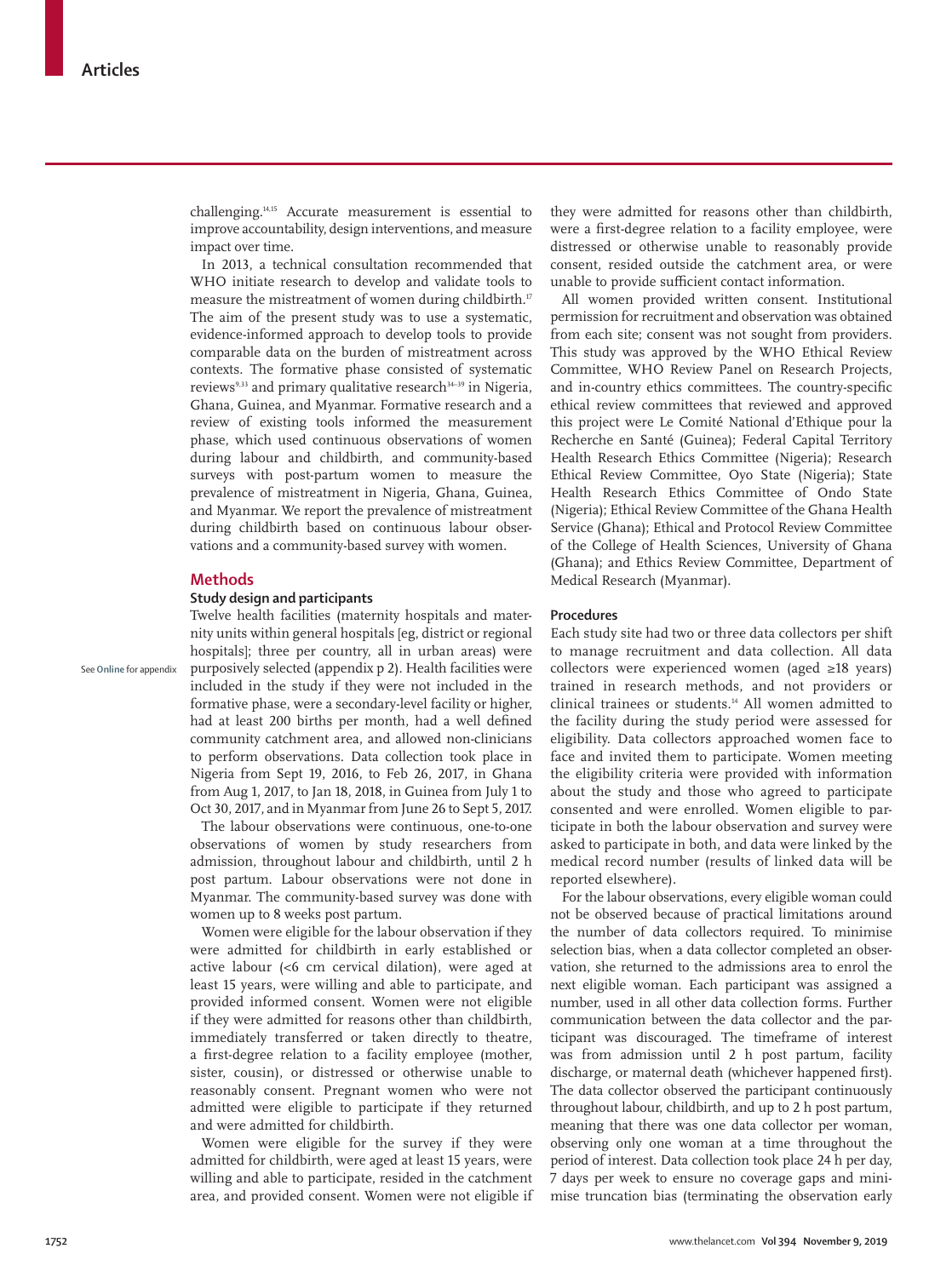because the woman had not given birth). A structured observation guide was used to record interactions between the woman and provider and her birth environment. Recruitment continued until the facility sample size was reached. There was no contact with participants after the observation, unless they were also enrolled in the survey.

For the survey, women received a telephone call at 2–3 weeks post partum to schedule the survey at a time and place of their convenience. Contact was attempted up to three times over 2 weeks. Women who could not be contacted were recorded as lost to follow-up. Data collectors travelled to the interview location, reaffirmed consent, and administered the survey in a private place

| Ghana (n=926) Guinea (n=682)<br>Nigeria (n=408) Total (n=2016)<br>Ghana (n=836) Guinea (n=644)<br>Myanmar (n=631) Nigeria (n=561) Total (n=2672)<br>Maternal age (years)<br>80(8.6%)<br>178 (26.1%)<br>16 (3.9%)<br>274 (13.6%)<br>60 (7.2%)<br>$39(6.2\%)$<br>$15 - 19$<br>173 (26.9%)<br>15(2.7%)<br>287 (10.7%)<br>$20 - 24$<br>167 (18.0%)<br>207 (30.4%)<br>63 (15.4%)<br>437 (21.7%)<br>148 (17.7%)<br>186 (28.9%)<br>167 (26.5%)<br>74 (13.2%)<br>575 (21.5%)<br>$25 - 29$<br>288 (31.1%)<br>165 (24.2%)<br>119 (29.2%)<br>572 (28.4%)<br>261 (31.2%)<br>154 (23.9%)<br>177 (28.1%)<br>160 (28.5%)<br>752 (28.1%)<br>$30 - 34$<br>237 (25.6%)<br>92 (13.5%)<br>136 (33.3%)<br>465 (23.1%)<br>214 (25.6%)<br>89 (13.8%)<br>142 (22.5%)<br>205 (36.5%)<br>650 (24.3%)<br>$\geq$ 35<br>154 (16.6%)<br>40 (5.9%)<br>74 (18.1%)<br>268 (13.3%)<br>153 (18.3%)<br>42(6.5%)<br>106 (16.8%)<br>107 (19.1%)<br>408 (15.3%)<br><b>Marital status</b><br>Single*<br>153 (16.5%)<br>$34(5.0\%)$<br>18(4.4%<br>205 (10.2%)<br>134 (16.0%)<br>45(6.9%)<br>18(2.9%)<br>$34(6.1\%)$<br>231 (8.7%)<br>Married or cohabitating<br>740 (79.9%)<br>634 (93.0%)<br>382 (93.6%)<br>1756 (87.1%)<br>700 (83.7%)<br>2439 (91.3%)<br>599 (93.0%)<br>613 (97.2%)<br>527 (93.9%)<br>Other <sup>+</sup><br>$8(1.9\%)$<br>$\mathbf 0$<br>$\mathbf{0}$<br>$\mathbf 0$<br>33(3.6%)<br>$14(2.0\%)$<br>55 $(2.7%)$<br>$2(0.2\%)$<br>$2(0.1\%)$<br>Education<br>No education<br>318 (46.6%)<br>49 (5.3%)<br>$4(1.0\%)$<br>371 (18.4%)<br>35(4.2%)<br>286 (44.5%)<br>15(2.4%)<br>$2(0.4\%)$<br>338 (12.7%)<br>Some primary<br>81(8.8%)<br>128 (18.8%)<br>5(1.2%)<br>214 (10.6%)<br>64 (7.7%)<br>114 (17.7%)<br>104 (16.5%)<br>7(1.3%)<br>289 (10.8%)<br>48 (8.6%)<br>Some secondary<br>340 (36.7%)<br>142 (20.8%)<br>35 (8.6%)<br>517 (25.6%)<br>155 (24.1%)<br>184 (29.2%)<br>741 (27.7%)<br>354 (42.3%)<br>Complete secondary<br>304 (32.8%)<br>47(6.9%)<br>526 (26.1%)<br>257 (30.8%)<br>45 (7.0%)<br>193 (30.6%)<br>732 (27.4%)<br>175 (42.9%)<br>237 (42.3%)<br>Complete tertiary<br>182 (44.6%)<br>264 (47.1%)<br>529 (19.8%)<br>124 (13.4%)<br>24(3.5%)<br>330 (16.4%)<br>105(12.6%)<br>25(3.9%)<br>135 (21.4%)<br>Vocational or unknown<br>28 (3.0%)<br>$\mathbf{0}$<br>23(3.4%)<br>7(1.7%)<br>58 (2.9%)<br>21(2.5%)<br>19 (3.0%)<br>3(0.6%)<br>43(1.6%)<br>Number of pregnancies<br>$\mathbf{1}$<br>245 (26.5%)<br>232 (34.0%)<br>115 (28.2%)<br>592 (29.4%)<br>231 (27.6%)<br>209 (32.5%)<br>325 (51.5%)<br>156 (27.8%)<br>921 (34.5%)<br>$\overline{2}$<br>218 (23.5%)<br>145 (21.3%)<br>101 (24.8%)<br>464 (23.0%)<br>185(22.1%)<br>138 (21.4%)<br>170 (26.9%)<br>156 (27.8%)<br>649 (24.3%)<br>3<br>195 (21.1%)<br>99 (14.5%)<br>83 (20.3%)<br>377 (18.7%)<br>162 (19.4%)<br>100 (15.5%)<br>75 (11.9%)<br>106 (18.9%)<br>443 (16.6%)<br>257 (27.8%)<br>201 (29.5%)<br>$102(25.0\%)$<br>560 (27.8%)<br>253 (30.3%)<br>196 (30.4%)<br>61 (9.7%)<br>143 (25.5%)<br>653 (24.4%)<br>$\geq 4$<br>$\mathbf{0}$<br>$6(0.2\%)$<br>Other <sup>+</sup><br>$11(1.2\%)$<br>5(0.7%)<br>7(1.7%)<br>$23(1.1\%)$<br>5(0.6%)<br>$1(0.2\%)$<br>$\mathbf 0$<br>Number of previous births<br>$\mathbf{1}$<br>411 (63.8%)<br>1560 (58.4%)<br>344 (37.1%)<br>239 (35.0%)<br>162 (39.7%)<br>745 (37.0%)<br>550 (65.8%)<br>355 (56.3%)<br>244 (43.5%) |                | Labour observation |             |             |             | <b>Community survey</b> |           |             |             |             |  |
|---------------------------------------------------------------------------------------------------------------------------------------------------------------------------------------------------------------------------------------------------------------------------------------------------------------------------------------------------------------------------------------------------------------------------------------------------------------------------------------------------------------------------------------------------------------------------------------------------------------------------------------------------------------------------------------------------------------------------------------------------------------------------------------------------------------------------------------------------------------------------------------------------------------------------------------------------------------------------------------------------------------------------------------------------------------------------------------------------------------------------------------------------------------------------------------------------------------------------------------------------------------------------------------------------------------------------------------------------------------------------------------------------------------------------------------------------------------------------------------------------------------------------------------------------------------------------------------------------------------------------------------------------------------------------------------------------------------------------------------------------------------------------------------------------------------------------------------------------------------------------------------------------------------------------------------------------------------------------------------------------------------------------------------------------------------------------------------------------------------------------------------------------------------------------------------------------------------------------------------------------------------------------------------------------------------------------------------------------------------------------------------------------------------------------------------------------------------------------------------------------------------------------------------------------------------------------------------------------------------------------------------------------------------------------------------------------------------------------------------------------------------------------------------------------------------------------------------------------------------------------------------------------------------------------------------------------------------------------------------------------------------------------------------------------------------------------------------------------------------------------------------------------------------------------------------------------------------------------------------------------------------------------------------------------------------|----------------|--------------------|-------------|-------------|-------------|-------------------------|-----------|-------------|-------------|-------------|--|
|                                                                                                                                                                                                                                                                                                                                                                                                                                                                                                                                                                                                                                                                                                                                                                                                                                                                                                                                                                                                                                                                                                                                                                                                                                                                                                                                                                                                                                                                                                                                                                                                                                                                                                                                                                                                                                                                                                                                                                                                                                                                                                                                                                                                                                                                                                                                                                                                                                                                                                                                                                                                                                                                                                                                                                                                                                                                                                                                                                                                                                                                                                                                                                                                                                                                                                               |                |                    |             |             |             |                         |           |             |             |             |  |
|                                                                                                                                                                                                                                                                                                                                                                                                                                                                                                                                                                                                                                                                                                                                                                                                                                                                                                                                                                                                                                                                                                                                                                                                                                                                                                                                                                                                                                                                                                                                                                                                                                                                                                                                                                                                                                                                                                                                                                                                                                                                                                                                                                                                                                                                                                                                                                                                                                                                                                                                                                                                                                                                                                                                                                                                                                                                                                                                                                                                                                                                                                                                                                                                                                                                                                               |                |                    |             |             |             |                         |           |             |             |             |  |
|                                                                                                                                                                                                                                                                                                                                                                                                                                                                                                                                                                                                                                                                                                                                                                                                                                                                                                                                                                                                                                                                                                                                                                                                                                                                                                                                                                                                                                                                                                                                                                                                                                                                                                                                                                                                                                                                                                                                                                                                                                                                                                                                                                                                                                                                                                                                                                                                                                                                                                                                                                                                                                                                                                                                                                                                                                                                                                                                                                                                                                                                                                                                                                                                                                                                                                               |                |                    |             |             |             |                         |           |             |             |             |  |
|                                                                                                                                                                                                                                                                                                                                                                                                                                                                                                                                                                                                                                                                                                                                                                                                                                                                                                                                                                                                                                                                                                                                                                                                                                                                                                                                                                                                                                                                                                                                                                                                                                                                                                                                                                                                                                                                                                                                                                                                                                                                                                                                                                                                                                                                                                                                                                                                                                                                                                                                                                                                                                                                                                                                                                                                                                                                                                                                                                                                                                                                                                                                                                                                                                                                                                               |                |                    |             |             |             |                         |           |             |             |             |  |
|                                                                                                                                                                                                                                                                                                                                                                                                                                                                                                                                                                                                                                                                                                                                                                                                                                                                                                                                                                                                                                                                                                                                                                                                                                                                                                                                                                                                                                                                                                                                                                                                                                                                                                                                                                                                                                                                                                                                                                                                                                                                                                                                                                                                                                                                                                                                                                                                                                                                                                                                                                                                                                                                                                                                                                                                                                                                                                                                                                                                                                                                                                                                                                                                                                                                                                               |                |                    |             |             |             |                         |           |             |             |             |  |
|                                                                                                                                                                                                                                                                                                                                                                                                                                                                                                                                                                                                                                                                                                                                                                                                                                                                                                                                                                                                                                                                                                                                                                                                                                                                                                                                                                                                                                                                                                                                                                                                                                                                                                                                                                                                                                                                                                                                                                                                                                                                                                                                                                                                                                                                                                                                                                                                                                                                                                                                                                                                                                                                                                                                                                                                                                                                                                                                                                                                                                                                                                                                                                                                                                                                                                               |                |                    |             |             |             |                         |           |             |             |             |  |
|                                                                                                                                                                                                                                                                                                                                                                                                                                                                                                                                                                                                                                                                                                                                                                                                                                                                                                                                                                                                                                                                                                                                                                                                                                                                                                                                                                                                                                                                                                                                                                                                                                                                                                                                                                                                                                                                                                                                                                                                                                                                                                                                                                                                                                                                                                                                                                                                                                                                                                                                                                                                                                                                                                                                                                                                                                                                                                                                                                                                                                                                                                                                                                                                                                                                                                               |                |                    |             |             |             |                         |           |             |             |             |  |
|                                                                                                                                                                                                                                                                                                                                                                                                                                                                                                                                                                                                                                                                                                                                                                                                                                                                                                                                                                                                                                                                                                                                                                                                                                                                                                                                                                                                                                                                                                                                                                                                                                                                                                                                                                                                                                                                                                                                                                                                                                                                                                                                                                                                                                                                                                                                                                                                                                                                                                                                                                                                                                                                                                                                                                                                                                                                                                                                                                                                                                                                                                                                                                                                                                                                                                               |                |                    |             |             |             |                         |           |             |             |             |  |
|                                                                                                                                                                                                                                                                                                                                                                                                                                                                                                                                                                                                                                                                                                                                                                                                                                                                                                                                                                                                                                                                                                                                                                                                                                                                                                                                                                                                                                                                                                                                                                                                                                                                                                                                                                                                                                                                                                                                                                                                                                                                                                                                                                                                                                                                                                                                                                                                                                                                                                                                                                                                                                                                                                                                                                                                                                                                                                                                                                                                                                                                                                                                                                                                                                                                                                               |                |                    |             |             |             |                         |           |             |             |             |  |
|                                                                                                                                                                                                                                                                                                                                                                                                                                                                                                                                                                                                                                                                                                                                                                                                                                                                                                                                                                                                                                                                                                                                                                                                                                                                                                                                                                                                                                                                                                                                                                                                                                                                                                                                                                                                                                                                                                                                                                                                                                                                                                                                                                                                                                                                                                                                                                                                                                                                                                                                                                                                                                                                                                                                                                                                                                                                                                                                                                                                                                                                                                                                                                                                                                                                                                               |                |                    |             |             |             |                         |           |             |             |             |  |
|                                                                                                                                                                                                                                                                                                                                                                                                                                                                                                                                                                                                                                                                                                                                                                                                                                                                                                                                                                                                                                                                                                                                                                                                                                                                                                                                                                                                                                                                                                                                                                                                                                                                                                                                                                                                                                                                                                                                                                                                                                                                                                                                                                                                                                                                                                                                                                                                                                                                                                                                                                                                                                                                                                                                                                                                                                                                                                                                                                                                                                                                                                                                                                                                                                                                                                               |                |                    |             |             |             |                         |           |             |             |             |  |
|                                                                                                                                                                                                                                                                                                                                                                                                                                                                                                                                                                                                                                                                                                                                                                                                                                                                                                                                                                                                                                                                                                                                                                                                                                                                                                                                                                                                                                                                                                                                                                                                                                                                                                                                                                                                                                                                                                                                                                                                                                                                                                                                                                                                                                                                                                                                                                                                                                                                                                                                                                                                                                                                                                                                                                                                                                                                                                                                                                                                                                                                                                                                                                                                                                                                                                               |                |                    |             |             |             |                         |           |             |             |             |  |
|                                                                                                                                                                                                                                                                                                                                                                                                                                                                                                                                                                                                                                                                                                                                                                                                                                                                                                                                                                                                                                                                                                                                                                                                                                                                                                                                                                                                                                                                                                                                                                                                                                                                                                                                                                                                                                                                                                                                                                                                                                                                                                                                                                                                                                                                                                                                                                                                                                                                                                                                                                                                                                                                                                                                                                                                                                                                                                                                                                                                                                                                                                                                                                                                                                                                                                               |                |                    |             |             |             |                         |           |             |             |             |  |
|                                                                                                                                                                                                                                                                                                                                                                                                                                                                                                                                                                                                                                                                                                                                                                                                                                                                                                                                                                                                                                                                                                                                                                                                                                                                                                                                                                                                                                                                                                                                                                                                                                                                                                                                                                                                                                                                                                                                                                                                                                                                                                                                                                                                                                                                                                                                                                                                                                                                                                                                                                                                                                                                                                                                                                                                                                                                                                                                                                                                                                                                                                                                                                                                                                                                                                               |                |                    |             |             |             |                         |           |             |             |             |  |
|                                                                                                                                                                                                                                                                                                                                                                                                                                                                                                                                                                                                                                                                                                                                                                                                                                                                                                                                                                                                                                                                                                                                                                                                                                                                                                                                                                                                                                                                                                                                                                                                                                                                                                                                                                                                                                                                                                                                                                                                                                                                                                                                                                                                                                                                                                                                                                                                                                                                                                                                                                                                                                                                                                                                                                                                                                                                                                                                                                                                                                                                                                                                                                                                                                                                                                               |                |                    |             |             |             |                         |           |             |             |             |  |
|                                                                                                                                                                                                                                                                                                                                                                                                                                                                                                                                                                                                                                                                                                                                                                                                                                                                                                                                                                                                                                                                                                                                                                                                                                                                                                                                                                                                                                                                                                                                                                                                                                                                                                                                                                                                                                                                                                                                                                                                                                                                                                                                                                                                                                                                                                                                                                                                                                                                                                                                                                                                                                                                                                                                                                                                                                                                                                                                                                                                                                                                                                                                                                                                                                                                                                               |                |                    |             |             |             |                         |           |             |             |             |  |
|                                                                                                                                                                                                                                                                                                                                                                                                                                                                                                                                                                                                                                                                                                                                                                                                                                                                                                                                                                                                                                                                                                                                                                                                                                                                                                                                                                                                                                                                                                                                                                                                                                                                                                                                                                                                                                                                                                                                                                                                                                                                                                                                                                                                                                                                                                                                                                                                                                                                                                                                                                                                                                                                                                                                                                                                                                                                                                                                                                                                                                                                                                                                                                                                                                                                                                               |                |                    |             |             |             |                         |           |             |             |             |  |
|                                                                                                                                                                                                                                                                                                                                                                                                                                                                                                                                                                                                                                                                                                                                                                                                                                                                                                                                                                                                                                                                                                                                                                                                                                                                                                                                                                                                                                                                                                                                                                                                                                                                                                                                                                                                                                                                                                                                                                                                                                                                                                                                                                                                                                                                                                                                                                                                                                                                                                                                                                                                                                                                                                                                                                                                                                                                                                                                                                                                                                                                                                                                                                                                                                                                                                               |                |                    |             |             |             |                         |           |             |             |             |  |
|                                                                                                                                                                                                                                                                                                                                                                                                                                                                                                                                                                                                                                                                                                                                                                                                                                                                                                                                                                                                                                                                                                                                                                                                                                                                                                                                                                                                                                                                                                                                                                                                                                                                                                                                                                                                                                                                                                                                                                                                                                                                                                                                                                                                                                                                                                                                                                                                                                                                                                                                                                                                                                                                                                                                                                                                                                                                                                                                                                                                                                                                                                                                                                                                                                                                                                               |                |                    |             |             |             |                         |           |             |             |             |  |
|                                                                                                                                                                                                                                                                                                                                                                                                                                                                                                                                                                                                                                                                                                                                                                                                                                                                                                                                                                                                                                                                                                                                                                                                                                                                                                                                                                                                                                                                                                                                                                                                                                                                                                                                                                                                                                                                                                                                                                                                                                                                                                                                                                                                                                                                                                                                                                                                                                                                                                                                                                                                                                                                                                                                                                                                                                                                                                                                                                                                                                                                                                                                                                                                                                                                                                               |                |                    |             |             |             |                         |           |             |             |             |  |
|                                                                                                                                                                                                                                                                                                                                                                                                                                                                                                                                                                                                                                                                                                                                                                                                                                                                                                                                                                                                                                                                                                                                                                                                                                                                                                                                                                                                                                                                                                                                                                                                                                                                                                                                                                                                                                                                                                                                                                                                                                                                                                                                                                                                                                                                                                                                                                                                                                                                                                                                                                                                                                                                                                                                                                                                                                                                                                                                                                                                                                                                                                                                                                                                                                                                                                               |                |                    |             |             |             |                         |           |             |             |             |  |
|                                                                                                                                                                                                                                                                                                                                                                                                                                                                                                                                                                                                                                                                                                                                                                                                                                                                                                                                                                                                                                                                                                                                                                                                                                                                                                                                                                                                                                                                                                                                                                                                                                                                                                                                                                                                                                                                                                                                                                                                                                                                                                                                                                                                                                                                                                                                                                                                                                                                                                                                                                                                                                                                                                                                                                                                                                                                                                                                                                                                                                                                                                                                                                                                                                                                                                               |                |                    |             |             |             |                         |           |             |             |             |  |
|                                                                                                                                                                                                                                                                                                                                                                                                                                                                                                                                                                                                                                                                                                                                                                                                                                                                                                                                                                                                                                                                                                                                                                                                                                                                                                                                                                                                                                                                                                                                                                                                                                                                                                                                                                                                                                                                                                                                                                                                                                                                                                                                                                                                                                                                                                                                                                                                                                                                                                                                                                                                                                                                                                                                                                                                                                                                                                                                                                                                                                                                                                                                                                                                                                                                                                               |                |                    |             |             |             |                         |           |             |             |             |  |
|                                                                                                                                                                                                                                                                                                                                                                                                                                                                                                                                                                                                                                                                                                                                                                                                                                                                                                                                                                                                                                                                                                                                                                                                                                                                                                                                                                                                                                                                                                                                                                                                                                                                                                                                                                                                                                                                                                                                                                                                                                                                                                                                                                                                                                                                                                                                                                                                                                                                                                                                                                                                                                                                                                                                                                                                                                                                                                                                                                                                                                                                                                                                                                                                                                                                                                               |                |                    |             |             |             |                         |           |             |             |             |  |
|                                                                                                                                                                                                                                                                                                                                                                                                                                                                                                                                                                                                                                                                                                                                                                                                                                                                                                                                                                                                                                                                                                                                                                                                                                                                                                                                                                                                                                                                                                                                                                                                                                                                                                                                                                                                                                                                                                                                                                                                                                                                                                                                                                                                                                                                                                                                                                                                                                                                                                                                                                                                                                                                                                                                                                                                                                                                                                                                                                                                                                                                                                                                                                                                                                                                                                               |                |                    |             |             |             |                         |           |             |             |             |  |
|                                                                                                                                                                                                                                                                                                                                                                                                                                                                                                                                                                                                                                                                                                                                                                                                                                                                                                                                                                                                                                                                                                                                                                                                                                                                                                                                                                                                                                                                                                                                                                                                                                                                                                                                                                                                                                                                                                                                                                                                                                                                                                                                                                                                                                                                                                                                                                                                                                                                                                                                                                                                                                                                                                                                                                                                                                                                                                                                                                                                                                                                                                                                                                                                                                                                                                               |                |                    |             |             |             |                         |           |             |             |             |  |
|                                                                                                                                                                                                                                                                                                                                                                                                                                                                                                                                                                                                                                                                                                                                                                                                                                                                                                                                                                                                                                                                                                                                                                                                                                                                                                                                                                                                                                                                                                                                                                                                                                                                                                                                                                                                                                                                                                                                                                                                                                                                                                                                                                                                                                                                                                                                                                                                                                                                                                                                                                                                                                                                                                                                                                                                                                                                                                                                                                                                                                                                                                                                                                                                                                                                                                               | $\overline{2}$ | 256 (27.6%)        | 149 (21.8%) | 111 (27.2%) | 516 (25.6%) | 127 (15.2%)             | 80(12.4%) | 161 (25.5%) | 143 (25.5%) | 511 (19.1%) |  |
| 3<br>320 (34.6%)<br>292 (42.8%)<br>134 (32.8%)<br>746 (37.0%)<br>70 (8.4%)<br>56 (8.7%)<br>67 (10.6%)<br>85 (15.2%)<br>278 (10.4%)                                                                                                                                                                                                                                                                                                                                                                                                                                                                                                                                                                                                                                                                                                                                                                                                                                                                                                                                                                                                                                                                                                                                                                                                                                                                                                                                                                                                                                                                                                                                                                                                                                                                                                                                                                                                                                                                                                                                                                                                                                                                                                                                                                                                                                                                                                                                                                                                                                                                                                                                                                                                                                                                                                                                                                                                                                                                                                                                                                                                                                                                                                                                                                            |                |                    |             |             |             |                         |           |             |             |             |  |
| 6(0.6%)<br>$2(0.3\%)$<br>$1(0.2\%)$<br>$9(0.4\%)$<br>85 (10.2%)<br>97 (15-1%)<br>47 (7.5%)<br>88 (15.7%)<br>317 (11.9%)<br>$\geq 4$                                                                                                                                                                                                                                                                                                                                                                                                                                                                                                                                                                                                                                                                                                                                                                                                                                                                                                                                                                                                                                                                                                                                                                                                                                                                                                                                                                                                                                                                                                                                                                                                                                                                                                                                                                                                                                                                                                                                                                                                                                                                                                                                                                                                                                                                                                                                                                                                                                                                                                                                                                                                                                                                                                                                                                                                                                                                                                                                                                                                                                                                                                                                                                           |                |                    |             |             |             |                         |           |             |             |             |  |
| Other <sup>+</sup><br>$\mathbf 0$<br>$\mathbf 0$<br>$\mathbf 0$<br>$\mathbf{O}$<br>$4(0.5\%)$<br>$\bf{0}$<br>$1(0.2\%)$<br>$1(0.2\%)$<br>$6(0.2\%)$                                                                                                                                                                                                                                                                                                                                                                                                                                                                                                                                                                                                                                                                                                                                                                                                                                                                                                                                                                                                                                                                                                                                                                                                                                                                                                                                                                                                                                                                                                                                                                                                                                                                                                                                                                                                                                                                                                                                                                                                                                                                                                                                                                                                                                                                                                                                                                                                                                                                                                                                                                                                                                                                                                                                                                                                                                                                                                                                                                                                                                                                                                                                                           |                |                    |             |             |             |                         |           |             |             |             |  |
| Mode of birth for current (labour observation) or most recent (survey) pregnancy                                                                                                                                                                                                                                                                                                                                                                                                                                                                                                                                                                                                                                                                                                                                                                                                                                                                                                                                                                                                                                                                                                                                                                                                                                                                                                                                                                                                                                                                                                                                                                                                                                                                                                                                                                                                                                                                                                                                                                                                                                                                                                                                                                                                                                                                                                                                                                                                                                                                                                                                                                                                                                                                                                                                                                                                                                                                                                                                                                                                                                                                                                                                                                                                                              |                |                    |             |             |             |                         |           |             |             |             |  |
| Vaginal birth<br>760 (82.1%)<br>558 (81.9%)<br>362 (88.8%)<br>1680 (83.3%)<br>717 (85.8%)<br>567 (88.0%)<br>364 (57.7%)<br>2187 (81.9%)<br>539 (96.1%)                                                                                                                                                                                                                                                                                                                                                                                                                                                                                                                                                                                                                                                                                                                                                                                                                                                                                                                                                                                                                                                                                                                                                                                                                                                                                                                                                                                                                                                                                                                                                                                                                                                                                                                                                                                                                                                                                                                                                                                                                                                                                                                                                                                                                                                                                                                                                                                                                                                                                                                                                                                                                                                                                                                                                                                                                                                                                                                                                                                                                                                                                                                                                        |                |                    |             |             |             |                         |           |             |             |             |  |
| Caesarean birth<br>143 (15-4%)<br>92(13.5%)<br>$26(6.4\%)$<br>261 (12.9%)<br>118 (14.1%)<br>76 (11.8%)<br>267 (42.3%)<br>22 (3.9%)<br>483 (18.1%)                                                                                                                                                                                                                                                                                                                                                                                                                                                                                                                                                                                                                                                                                                                                                                                                                                                                                                                                                                                                                                                                                                                                                                                                                                                                                                                                                                                                                                                                                                                                                                                                                                                                                                                                                                                                                                                                                                                                                                                                                                                                                                                                                                                                                                                                                                                                                                                                                                                                                                                                                                                                                                                                                                                                                                                                                                                                                                                                                                                                                                                                                                                                                             |                |                    |             |             |             |                         |           |             |             |             |  |
| Other <sup>+</sup><br>$1(0.2\%)$<br>$\mathbf{0}$<br>$\mathbf 0$<br>$2(0.1\%)$<br>23(2.5%)<br>32 (4.7%)<br>20(4.9%)<br>75 (3.7%)<br>$1(0.1\%)$                                                                                                                                                                                                                                                                                                                                                                                                                                                                                                                                                                                                                                                                                                                                                                                                                                                                                                                                                                                                                                                                                                                                                                                                                                                                                                                                                                                                                                                                                                                                                                                                                                                                                                                                                                                                                                                                                                                                                                                                                                                                                                                                                                                                                                                                                                                                                                                                                                                                                                                                                                                                                                                                                                                                                                                                                                                                                                                                                                                                                                                                                                                                                                 |                |                    |             |             |             |                         |           |             |             |             |  |
| Number of babies at most recent birth                                                                                                                                                                                                                                                                                                                                                                                                                                                                                                                                                                                                                                                                                                                                                                                                                                                                                                                                                                                                                                                                                                                                                                                                                                                                                                                                                                                                                                                                                                                                                                                                                                                                                                                                                                                                                                                                                                                                                                                                                                                                                                                                                                                                                                                                                                                                                                                                                                                                                                                                                                                                                                                                                                                                                                                                                                                                                                                                                                                                                                                                                                                                                                                                                                                                         |                |                    |             |             |             |                         |           |             |             |             |  |
| 1 (singleton)<br>894 (96.5%)<br>632 (92.7%)<br>397 (97.3%)<br>1923 (95-4%)<br>818 (97.9%)<br>626 (97.2%)<br>621 (98.4%)<br>552 (98.4%)<br>2617 (97.9%)                                                                                                                                                                                                                                                                                                                                                                                                                                                                                                                                                                                                                                                                                                                                                                                                                                                                                                                                                                                                                                                                                                                                                                                                                                                                                                                                                                                                                                                                                                                                                                                                                                                                                                                                                                                                                                                                                                                                                                                                                                                                                                                                                                                                                                                                                                                                                                                                                                                                                                                                                                                                                                                                                                                                                                                                                                                                                                                                                                                                                                                                                                                                                        |                |                    |             |             |             |                         |           |             |             |             |  |
| 2 (twins)<br>18 (1.9%)<br>23 (3.4%)<br>10(2.5%)<br>51(2.5%)<br>18(2.2%)<br>18(2.8%)<br>10(1.6%)<br>9(1.6%)<br>55 (2.1%)                                                                                                                                                                                                                                                                                                                                                                                                                                                                                                                                                                                                                                                                                                                                                                                                                                                                                                                                                                                                                                                                                                                                                                                                                                                                                                                                                                                                                                                                                                                                                                                                                                                                                                                                                                                                                                                                                                                                                                                                                                                                                                                                                                                                                                                                                                                                                                                                                                                                                                                                                                                                                                                                                                                                                                                                                                                                                                                                                                                                                                                                                                                                                                                       |                |                    |             |             |             |                         |           |             |             |             |  |
| Other <sup>+</sup><br>14(1.5%)<br>27 (4.0%)<br>$1(0.2\%)$<br>42 (2.1%)<br>14 (1.5%)<br>$2(0.3\%)$<br>$\mathbf{0}$<br>$4(1.0\%)$<br>20 (1.0%)                                                                                                                                                                                                                                                                                                                                                                                                                                                                                                                                                                                                                                                                                                                                                                                                                                                                                                                                                                                                                                                                                                                                                                                                                                                                                                                                                                                                                                                                                                                                                                                                                                                                                                                                                                                                                                                                                                                                                                                                                                                                                                                                                                                                                                                                                                                                                                                                                                                                                                                                                                                                                                                                                                                                                                                                                                                                                                                                                                                                                                                                                                                                                                  |                |                    |             |             |             |                         |           |             |             |             |  |
| Sex of baby at most recent birth‡                                                                                                                                                                                                                                                                                                                                                                                                                                                                                                                                                                                                                                                                                                                                                                                                                                                                                                                                                                                                                                                                                                                                                                                                                                                                                                                                                                                                                                                                                                                                                                                                                                                                                                                                                                                                                                                                                                                                                                                                                                                                                                                                                                                                                                                                                                                                                                                                                                                                                                                                                                                                                                                                                                                                                                                                                                                                                                                                                                                                                                                                                                                                                                                                                                                                             |                |                    |             |             |             |                         |           |             |             |             |  |
| Female<br>315 (46.5%)<br>262 (46.0%)<br>1260 (46.2%)<br>438 (47.1%)<br>199 (47.7%)<br>952 (47.0%)<br>407 (47.7%)<br>289 (43.7%)<br>302 (47.1%)                                                                                                                                                                                                                                                                                                                                                                                                                                                                                                                                                                                                                                                                                                                                                                                                                                                                                                                                                                                                                                                                                                                                                                                                                                                                                                                                                                                                                                                                                                                                                                                                                                                                                                                                                                                                                                                                                                                                                                                                                                                                                                                                                                                                                                                                                                                                                                                                                                                                                                                                                                                                                                                                                                                                                                                                                                                                                                                                                                                                                                                                                                                                                                |                |                    |             |             |             |                         |           |             |             |             |  |
| Male<br>485 (52.2%)<br>361 (53.2%)<br>218 (52.3%)<br>1064 (52.5%)<br>441 (51.6%)<br>360 (54.4%)<br>339 (52.9%)<br>307 (53.9%)<br>1447 (53.1%)                                                                                                                                                                                                                                                                                                                                                                                                                                                                                                                                                                                                                                                                                                                                                                                                                                                                                                                                                                                                                                                                                                                                                                                                                                                                                                                                                                                                                                                                                                                                                                                                                                                                                                                                                                                                                                                                                                                                                                                                                                                                                                                                                                                                                                                                                                                                                                                                                                                                                                                                                                                                                                                                                                                                                                                                                                                                                                                                                                                                                                                                                                                                                                 |                |                    |             |             |             |                         |           |             |             |             |  |
| Unknown<br>$7(0.8\%)$<br>$\mathbf 0$<br>6(0.7%)<br>$\mathbf{O}$<br>20 (0.7%)<br>2(0.3%)<br>$9(0.4\%)$<br>$13(2.0\%)$<br>$1(0.2\%)$                                                                                                                                                                                                                                                                                                                                                                                                                                                                                                                                                                                                                                                                                                                                                                                                                                                                                                                                                                                                                                                                                                                                                                                                                                                                                                                                                                                                                                                                                                                                                                                                                                                                                                                                                                                                                                                                                                                                                                                                                                                                                                                                                                                                                                                                                                                                                                                                                                                                                                                                                                                                                                                                                                                                                                                                                                                                                                                                                                                                                                                                                                                                                                            |                |                    |             |             |             |                         |           |             |             |             |  |

See appendix (pp 4–5) for additional sociodemographic data. \*Single, separated, divorced, or widowed. †Other, don't know, unknown, or missing. ‡Labour observation: 2025 babies; community survey: 2727 babies.

*Table 1:* **Sociodemographic information and obstetric history**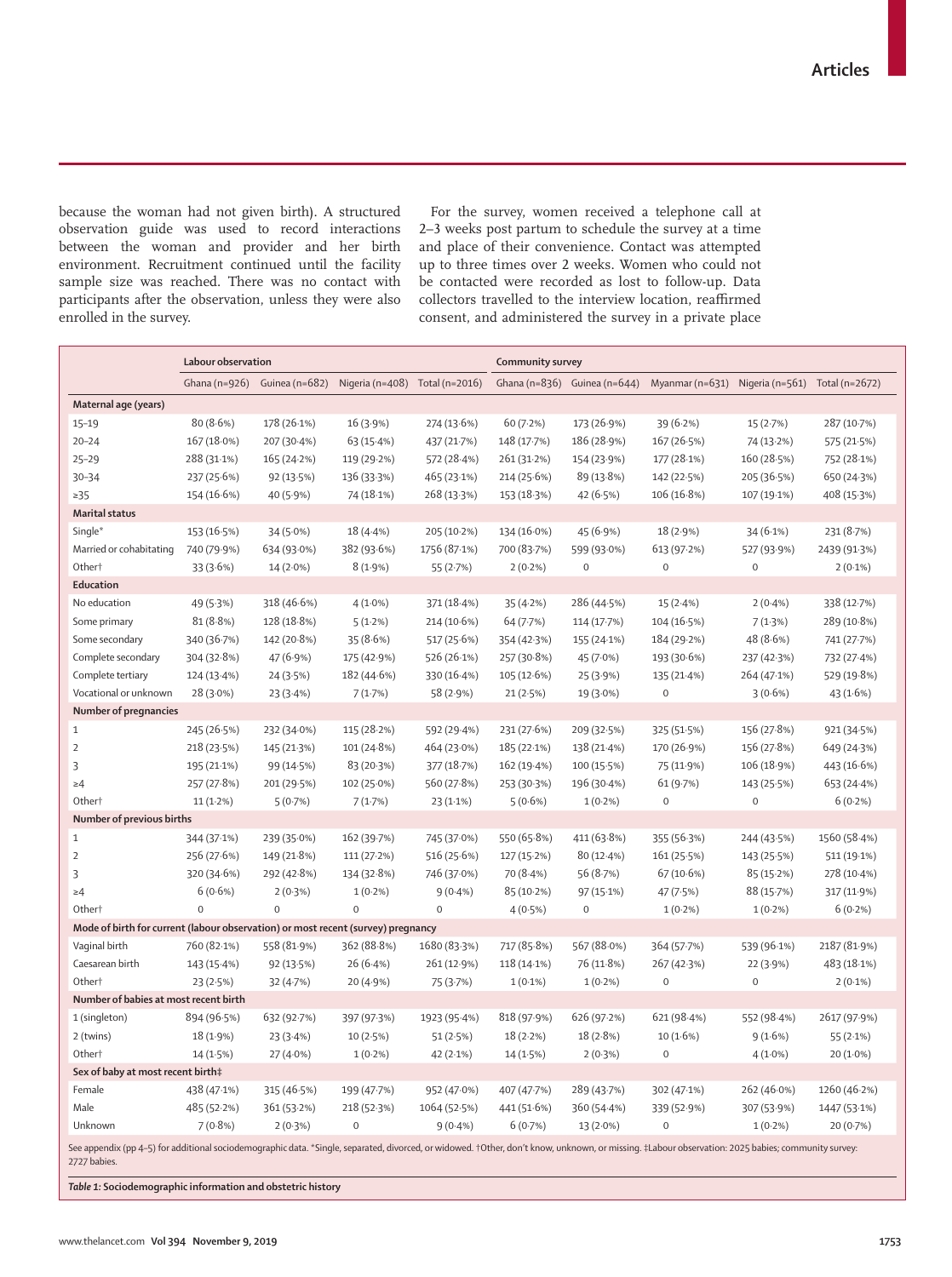with no other people present. Recruitment continued until the facility sample size was reached; there was no contact after survey administration.

# **Measurements**

An iterative mixed-methods approach was used for tool development, described in detail elsewhere.<sup>14</sup> The typology of mistreatment provided the structure, domains, and items.5 Both tools are available in open



access.14 Data were collected using digital, tablet-based tools (BLU Studio XL2, Android, BLU Products, Miami, FL, USA).

The labour observation tool has three forms completed and submitted at different times: (1) admission form; (2) incident report form; and (3) childbirth, interventions, and discharge form.<sup>14</sup> The admission form was completed once (immediately after enrolment) for all women, and included screening questions and sociodemographics. The incident report form was completed for the following events: physical or verbal abuse, stigma or discrimination, or vaginal examination, and could be submitted multiple times (repeating form for multiple events). For physical or verbal abuse and stigma or discrimination, the incident report included the timing and type of provider involved. For vaginal examinations, information was collected about consent, privacy, and confidentiality. The childbirth, interventions, and discharge form was completed once at the end of the observation for all women, and included pain relief, mobilisation, fluids, companionship, fees, neglect, privacy, health outcomes, and interventions.

The survey tool had two forms completed and submitted at different times. The screening form assessed eligibility.14 The survey form was completed during survey administration,<sup>14</sup> and included sociodemographics, birth experiences (including mistreatment, vaginal examinations, companionship, and pain relief), health outcomes, interventions, post-partum depression, and satisfaction with care.

## **Statistical analysis**

Few data exist estimating the prevalence of mistreatment of women during childbirth, complicating sample size calculation. For the labour observation, we prespecified sample size for the development sample (Nigeria) of 130 women per facility and 390 women in total.14 For the survey, we used the same calculation and assumed 30% loss to follow-up between recruitment and survey administration; the target sample size for Nigeria was 169 women per facility and 507 women in total. The prevalence of any type of physical abuse, verbal abuse, or stigma or discrimination in Nigeria was used as a proxy for a prevalence estimate for the other countries. For the validation sample, the required sample size was 209 women per facility, and 627 women per country, based on ±5% precision, 80% sensitivity, 5% type 1 error (two-tailed), and 30% prevalence.

Data were submitted using a 3G cellular connection. Consistency checks of screening logs, recruitment, and data were done weekly by WHO and country research teams; inconsistencies were resolved during data collection. Data analysis was done with SAS version 9.4.

For observation and survey data, sociodemographics, health outcomes, and interventions (categorical variables) *Figure 1:* **Flow diagram for labour observation (A) and community survey (B)** were aggregated and presented as proportion of the total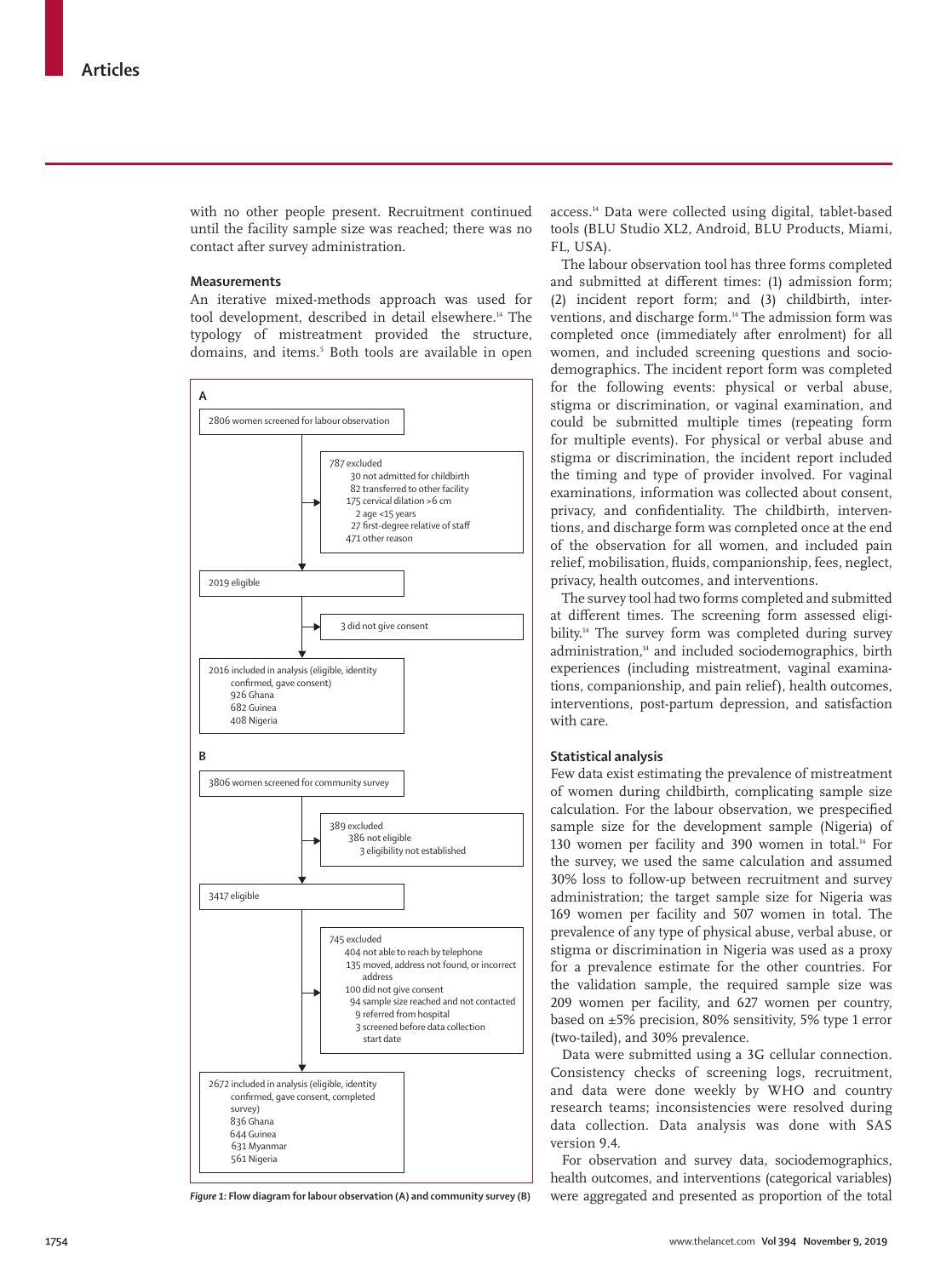|                                                                                                                                                                                                                                                                                                                                                                                                                                                                                                                                                                                                                                                                               | Ghana (n=926)  | Guinea (n=682) | Nigeria (n=408) | Total (n=2016) |
|-------------------------------------------------------------------------------------------------------------------------------------------------------------------------------------------------------------------------------------------------------------------------------------------------------------------------------------------------------------------------------------------------------------------------------------------------------------------------------------------------------------------------------------------------------------------------------------------------------------------------------------------------------------------------------|----------------|----------------|-----------------|----------------|
| Any physical abuse, verbal abuse, or stigma or<br>discrimination                                                                                                                                                                                                                                                                                                                                                                                                                                                                                                                                                                                                              | 293 (31.6%)    | 269(39.4%)     | 276 (67.7%)     | 838 (41.6%)*   |
| Any physical abuse                                                                                                                                                                                                                                                                                                                                                                                                                                                                                                                                                                                                                                                            | 73 (7.9%)      | 104 (15.2%)    | 105 (25.7%)     | 282 (14.0%)*   |
| Any verbal abuse                                                                                                                                                                                                                                                                                                                                                                                                                                                                                                                                                                                                                                                              | 272 (29.4%)    | 228(33.4%)     | 262 (64-2%)     | 762 (37.8%)*   |
| Any stigma or discrimination                                                                                                                                                                                                                                                                                                                                                                                                                                                                                                                                                                                                                                                  | 6(0.7%)        | 5(0.7%)        | $\mathbf{0}$    | 11 (0.6%)      |
| Informed consent and confidentiality                                                                                                                                                                                                                                                                                                                                                                                                                                                                                                                                                                                                                                          |                |                |                 |                |
| Caesarean section                                                                                                                                                                                                                                                                                                                                                                                                                                                                                                                                                                                                                                                             | 143 (15.4%)    | 92(13.5%)      | 26(6.4%)        | 261 (12.9%)    |
| Non-consented                                                                                                                                                                                                                                                                                                                                                                                                                                                                                                                                                                                                                                                                 | 13 (9.1%)      | 19 (20.7%)     | 3(11.5%)        | 35(13.4%)      |
| Episiotomy (1680 women with vaginal birth) <sup>+</sup>                                                                                                                                                                                                                                                                                                                                                                                                                                                                                                                                                                                                                       | 128 (16.8%)    | 25(4.5%)       | 100 (27.6%)     | 253 (15.1%)    |
| Non-consented                                                                                                                                                                                                                                                                                                                                                                                                                                                                                                                                                                                                                                                                 | 96 (75.0%)     | 22 (88.0%)     | 72 (72.0%)      | 190 (75.1%)    |
| Vaginal examinations‡                                                                                                                                                                                                                                                                                                                                                                                                                                                                                                                                                                                                                                                         |                |                |                 |                |
| First vaginal examination                                                                                                                                                                                                                                                                                                                                                                                                                                                                                                                                                                                                                                                     |                |                |                 |                |
| Did not have any vaginal examination during<br>observation                                                                                                                                                                                                                                                                                                                                                                                                                                                                                                                                                                                                                    | 162 (17.5%)    | 337 (49.4%)    | $82(20.1\%)$    | 581 (28.8%)    |
| Not informed or no permission obtained (1435 women<br>with at least one vaginal examination) §                                                                                                                                                                                                                                                                                                                                                                                                                                                                                                                                                                                | 462 (49.9%)    | 166 (24.4%)    | 219 (53.8%)     | 847 (59.0%)*   |
| Across all vaginal examinations                                                                                                                                                                                                                                                                                                                                                                                                                                                                                                                                                                                                                                               |                |                |                 |                |
| Total number of vaginal examinations¶                                                                                                                                                                                                                                                                                                                                                                                                                                                                                                                                                                                                                                         | 2286 (52.0%)   | 1051 (23.9%)   | 1056 (24.0%)    | 4393 (100.0%)  |
| Not informed or no permission obtained                                                                                                                                                                                                                                                                                                                                                                                                                                                                                                                                                                                                                                        | 1408 (61.6%)   | 469 (44.6%)    | 734 (69.5%)     | 2611 (59.4%)   |
| Pain relief                                                                                                                                                                                                                                                                                                                                                                                                                                                                                                                                                                                                                                                                   |                |                |                 |                |
| Woman requested pain relief                                                                                                                                                                                                                                                                                                                                                                                                                                                                                                                                                                                                                                                   | 49 (5.3%)      | 83 (12.2%)     | 10(2.5%)        | 142 (7.0%)     |
| Did not receive pain relief                                                                                                                                                                                                                                                                                                                                                                                                                                                                                                                                                                                                                                                   | 19 (38.8%)     | 23 (27.7%)     | $6(60.0\%)$     | 48 (33.8%)     |
| Neglect and abandonment                                                                                                                                                                                                                                                                                                                                                                                                                                                                                                                                                                                                                                                       |                |                |                 |                |
| No staff member present when the baby came out<br>(1680 women with vaginal birth) <sup>+</sup>                                                                                                                                                                                                                                                                                                                                                                                                                                                                                                                                                                                | 17(2.2%)       | 43 (7.7%)      | 15(4.1%)        | 75 (4.5%)*     |
| Supportive care                                                                                                                                                                                                                                                                                                                                                                                                                                                                                                                                                                                                                                                               |                |                |                 |                |
| Woman not offered to have a labour companion during<br>labour and birth                                                                                                                                                                                                                                                                                                                                                                                                                                                                                                                                                                                                       | 868 (93.7%)    | 606 (88.9%)    | 397 (97.3%)     | 1871 (92.8%)*  |
| Companion not present at any time during labour and birth                                                                                                                                                                                                                                                                                                                                                                                                                                                                                                                                                                                                                     | 868 (93.7%)    | 638 (93.6%)    | 384 (94.1%)     | 1890 (93.8%)   |
| Companion not present at the time of birth                                                                                                                                                                                                                                                                                                                                                                                                                                                                                                                                                                                                                                    | 830 (89.6%)    | 624 (91.5%)    | 356 (87.3%)     | 1810 (89.8%)*  |
| Woman did not have easy access to water or oral fluids<br>during labour (1680 women with vaginal birth) <sup>+</sup>                                                                                                                                                                                                                                                                                                                                                                                                                                                                                                                                                          | 326 (42.9%)    | 164 (29.4%)    | 162 (44.8%)     | 652 (38.8%)*   |
| Woman not told she could mobilise during labour, and did<br>not mobilise during labour                                                                                                                                                                                                                                                                                                                                                                                                                                                                                                                                                                                        | 693 (74.8%)    | 129 (18.9%)    | 322 (78.9%)     | 1144 (56.8%)   |
| Woman not asked for her preferred birthing position                                                                                                                                                                                                                                                                                                                                                                                                                                                                                                                                                                                                                           | 880 (95.0%)    | 635 (93.1%)    | 387 (94.9%)     | 1902 (94.4%)*  |
| Health systems                                                                                                                                                                                                                                                                                                                                                                                                                                                                                                                                                                                                                                                                |                |                |                 |                |
| Woman instructed to clean up blood, urine, faeces,<br>or amniotic fluid                                                                                                                                                                                                                                                                                                                                                                                                                                                                                                                                                                                                       | $\overline{0}$ | $1(0.2\%)$     | 6(1.5%)         | $7(0.4\%)^*$   |
| Staff suggested or asked the woman or companion for a<br>bribe, informal payment, or gift                                                                                                                                                                                                                                                                                                                                                                                                                                                                                                                                                                                     | 6(0.6%)        | 42 (6.2%)      | 14(3.4%)        | $62(3.1\%)*$   |
| Curtains, partitions, or other measures used to provide privacy for the woman throughout labour, childbirth, and post-partum periods                                                                                                                                                                                                                                                                                                                                                                                                                                                                                                                                          |                |                |                 |                |
| <b>No</b>                                                                                                                                                                                                                                                                                                                                                                                                                                                                                                                                                                                                                                                                     | 73 (7.9%)      | 341 (50.0%)    | 340 (83.3%)     | 754 (37.4%)*   |
| Used during some but not all periods                                                                                                                                                                                                                                                                                                                                                                                                                                                                                                                                                                                                                                          | 95 (10.3%)     | 104 (15.3%)    | 28 (6.9%)       | 227 (11.3%)*   |
| See appendix (pp 6-8) for extended version. *Results with significant p values (p<0.05). $\chi^2$ test used to compare proportions of mistreatment items across countries.<br>†Number of women with vaginal birth per country: Ghana, n=760; Guinea, n=558; Nigeria, n=362. ‡Before a vaginal examination, staff informed woman why a vaginal<br>examination was needed and obtained her permission. SNumber of women with at least one vaginal examination per country: Ghana, n=764; Guinea, n=345; Nigeria,<br>n=326. ¶The percentages in this row are calculated with the total number of vaginal examinations across the four countries as the denominator (ie, n=4393). |                |                |                 |                |

*Table 2:* **Mistreatment of women during childbirth (labour observation)**

study population and by country (see appendix p 3 for description of variables).

In the labour observation, specific acts of physical or verbal abuse, and stigma or discrimination were collected as recurring events. Observed events were aggregated and presented as proportion of participants with at least one occurrence for the total study population, stratified by country. We assessed temporal patterns of physical or verbal abuse among women with complete observations for at least 1 h before and after childbirth using two methods: (1) aggregating the total number of incidents in 15-min intervals and deriving a density measure of number of mistreatment events per 1000 women for each 15-min interval, and (2) generalised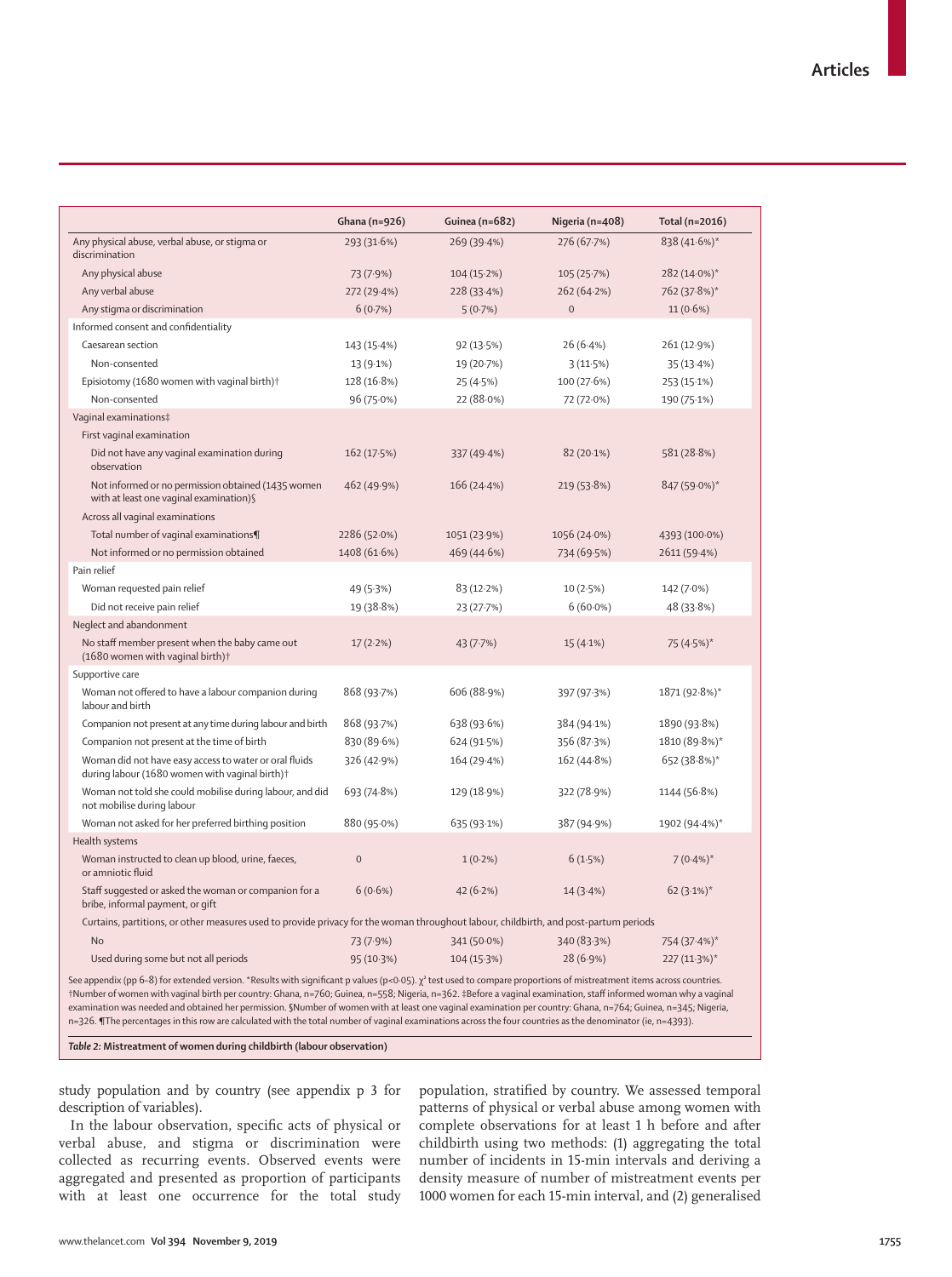

#### *Figure 2:* **Temporal analysis of mistreatment during labour observation**

Physical and verbal abuse events per 1000 women. Based on 1590 (78·9%) of 2016 women who were observed for at least 1 h before and after the time of childbirth. Physical and verbal abuse peaked during the period from 30 min before birth until 15 min after birth.

|                                                 | Physical abuse           |                                                                                                                                                                                              |          | Verbal abuse             |                                        |          |  |  |
|-------------------------------------------------|--------------------------|----------------------------------------------------------------------------------------------------------------------------------------------------------------------------------------------|----------|--------------------------|----------------------------------------|----------|--|--|
|                                                 | Events per<br>1000 women | Odds ratio<br>$(95\%$ CI) <sup>*</sup>                                                                                                                                                       | p value  | Events per<br>1000 women | Odds ratio<br>$(95\%$ CI) <sup>*</sup> | p value  |  |  |
| 46-60 min<br>before birth                       | 8                        | $1$ (ref)                                                                                                                                                                                    |          | 38                       | $1$ (ref)                              | $\ldots$ |  |  |
| 31-45 min<br>before birth                       | 8                        | $0.8(0.3-2.0)$                                                                                                                                                                               | 0.66     | 57                       | $1.3(0.9-1.9)$                         | 0.19     |  |  |
| 16-30 min<br>before birth                       | 18                       | $1.5(0.7-3.1)$                                                                                                                                                                               | 0.32     | 87                       | $2.2(1.5-3.1)$                         | < 0.0001 |  |  |
| 15 min before<br>and including<br>birth (0 min) | 108                      | $11.6(6.2 - 21.7)$                                                                                                                                                                           | < 0.0001 | 267                      | $6.7(4.7-9.5)$                         | < 0.0001 |  |  |
| $1-15$ min<br>after birth                       | 22                       | $2.1(1.0-4.4)$                                                                                                                                                                               | 0.044    | 130                      | $3.2(2.3 - 4.7)$                       | < 0.0001 |  |  |
| 16-30 min<br>after birth                        | $\overline{4}$           | $0.6(0.3-1.6)$                                                                                                                                                                               | 0.32     | 31                       | $0.8(0.5-1.3)$                         | 0.33     |  |  |
| 31-45 min<br>after birth                        | $\overline{4}$           | $0.4(0.1-1.1)$                                                                                                                                                                               | 0.083    | 12                       | $0.3(0.1 - 0.5)$                       | < 0.0001 |  |  |
| 46-60 min<br>after birth                        | $\mathbf{1}$             | $0.2(0.0-0.8)$                                                                                                                                                                               | 0.026    | 15                       | $0.3(0.1 - 0.5)$                       | 0.0001   |  |  |
|                                                 |                          | Based on 1590 (78.9%) of 2016 women who were observed for at least 1 h before and after the time of childbirth.<br>*Adiusted for country and potential correlation due to repeated measures. |          |                          |                                        |          |  |  |

*Table 3:* **Odds of physical and verbal abuse in the time interval relative to 1 h before childbirth**

linear regression to determine odds of an incident in the 15-min interval, relative to 1 h before childbirth, adjusting for country and correlation due to repeated measures.

For the community survey, specific acts of physical or verbal abuse, and stigma or discrimination were aggregated into dichotomous variables (yes or no), then aggregated into a single indicator (yes or no) for each domain. Multivariable logistic regression models were fitted to evaluate factors associated with mistreatment

(age, education, marital status, number of previous births, use of curtains) across each domain, adjusting for country. Possible effect modification by woman's education was assessed for verbal abuse, and by single marital status for non-consented vaginal examination. Generalised linear models were fitted to estimate the odds of privacy during vaginal examinations and autonomy, adjusting for a facility clustering effect given potentially different policies across facilities. Outcomes of interest were selected items from each domain: physical abuse; verbal abuse; any physical or verbal abuse, or stigma or discrimination; non-consented vaginal examination; non-private vaginal examination; neglect; long wait times or delays; and autonomy or mobilisation (ie, upright and able to move freely around the room or ward).

## **Role of the funding source**

All the funders of the study were involved in developing the research question and investigator meetings, but had no other roles in study design, data collection, data analysis, data interpretation, or writing of the report. The corresponding author had full access to all the data in the study and had final responsibility for the decision to submit for publication.

# **Results**

Results are presented starting with labour observation followed by the survey data, and structured based on the typology of the mistreatment of women during childbirth.<sup>9</sup> Table 1 shows the sociodemographic and obstetric characteristics by country (see appendix pp 4–5 for additional data).

2016 women were observed (figure 1); the median duration of observation was 5·2 h (IQR 3·8–8·0; Ghana 5·1 h [IQR 3·7–7·9]; Guinea 5·0 h [3·9–7·3]; Nigeria 5·8 h [3·9–9·8]). Observed experiences of mistreatment are shown in table 2 (see appendix pp 6–8 for extended version).

During the labour observations,  $838$  (41.6%) of 2016 women had observed experiences of physical abuse, verbal abuse, or stigma or discrimination. 282 (14·0%) women experienced physical abuse; most commonly being slapped, hit, or punched (188 [9·3%]), with substantial variation across countries (Guinea 29 [4·3%] of 682 women; Ghana 59 [6·4%] of 926; Nigeria 100 [24·5%] of 408). 63 (3 $\cdot$ 1%) of 2016 women experienced forceful downward abdominal pressure, and 38 (1·9%) were forcefully held down to the bed. 762 (37·8%) women experienced verbal abuse, with the highest proportion in Nigeria (262  $[64.2\%]$  of 408). The most common forms of verbal abuse were being shouted at (548 [27·2%] of 2016 women), scolded (262 [13·0%]), and mocked (162 [8·0%]). 11 (0 $\cdot$ 6%) women experienced stigma or discrimination, typically regarding their race or ethnicity.

Physical and verbal abuse peaked 30 min before birth until 15 min after birth and were most highly concentrated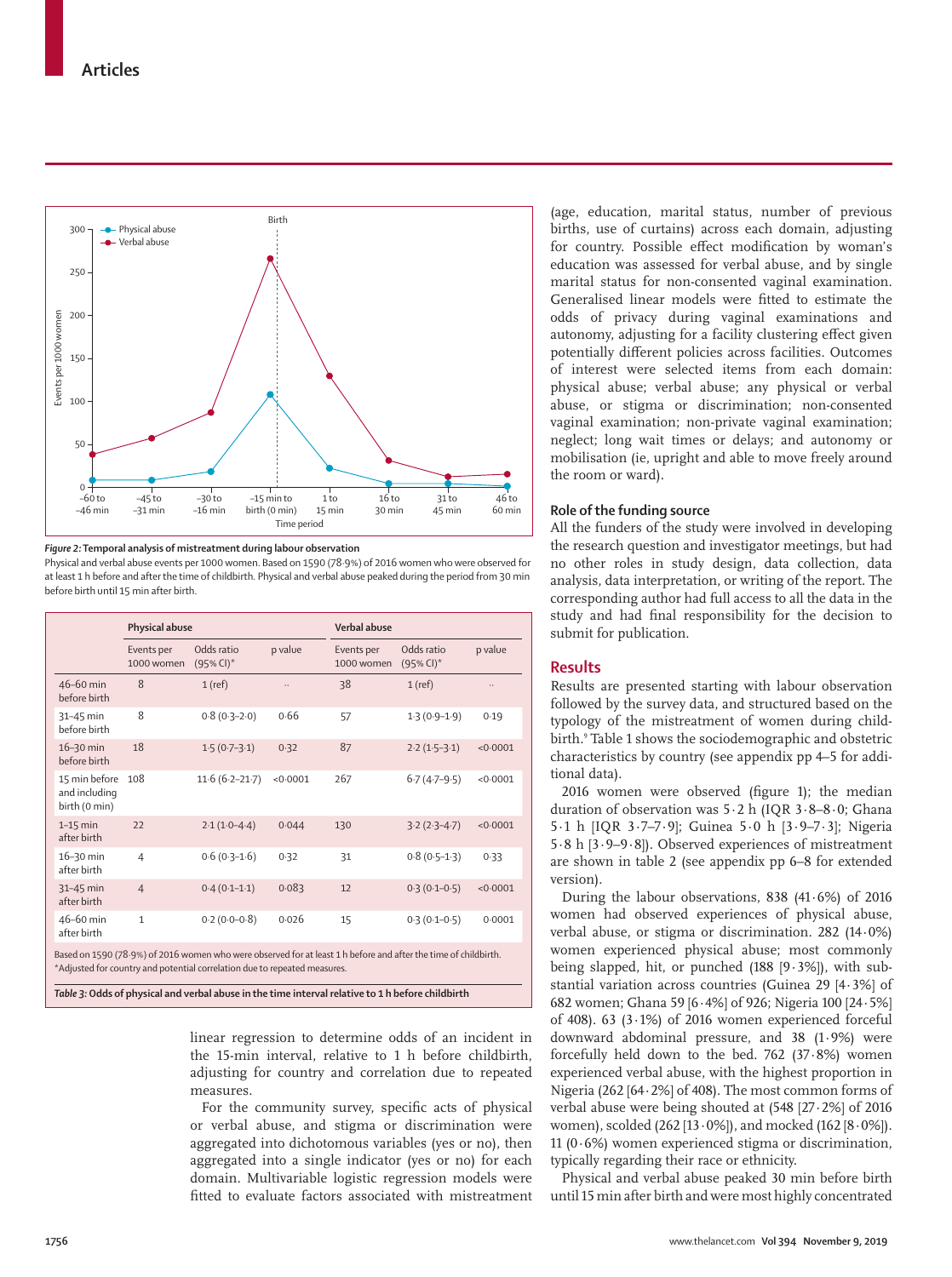during the 15-min period before birth (figure 2 and table 3). Women were more likely to be physically abused within 15 min before birth (odds ratio [OR] 11·6, 95% CI 6·2–21·7) and 15 min after birth (OR 2·1, 1·0–4·4), compared with 45–60 min before birth, adjusting for country differences. Similarly, compared with 45–60 min before birth and adjusting for country differences, verbal abuse was elevated 15–30 min before birth (OR 2·2, 95% CI 1·5–3·1), highest within 15 min before birth (OR  $6.7$ ,  $4.7-9.5$ ), and still elevated within 15 min after birth (OR  $3.2$ ,  $2.3-4.7$ ).

261 (12·9%) of 2016 women had caesarean birth, of whom 35 (13·4%) did not consent. 253 (15·1%) of 1680 women with vaginal births had episiotomy, most of whom did not consent (190 [75·1%]). Among women with at least one observed vaginal examination (1435 [71·2%] of 2016), at their first vaginal examination 847 (59·0%) of 1435 did not consent. Across all women, 2611 (59·4%) of 4393 vaginal examinations were done without consent.

142 (7·0%) of 2016 women requested pain relief; however, 48 (33·8%) of the 142 women did not receive any. 75 (4·5%) of 1680 women with vaginal births gave birth without a provider present, predominantly in Guinea (43 [7·7%] of 558) and Nigeria (15 [4·1%] of 362). Most women did not have a companion present (1890 [93·8%] of 2016). Many women did not have access to oral fluids  $(652 \; | 38.8\%]$  of 1680 women with vaginal birth). Most women in Nigeria and Ghana were not told that they could mobilise and did not mobilise during labour (1015 [76 $\cdot$ 1%] of 1334), by contrast with Guinea (129  $[18.9\%]$  of 682). Most women were not asked their preferred birth position (1902 [94·4%] of 2016); almost all women with non-instrumental vaginal birth used the dorsal, supine, or lithotomy positions

Privacy measures (curtains or partitions) were not used at all for 754 (37·4%) of 2016 women. An additional 227 (11·3%) had privacy measures used inconsistently during labour, childbirth, and post-partum periods. Providers suggested or asked 62 (3·1%) of 2016 women for a bribe or informal payment.

(1557 [99·1%] of 1572).

Table 4 shows maternal and newborn health outcomes and interventions (see appendix pp 9–10 for extended version). 278 (13·8%) of 2016 women had induction of labour, 1126 (55·9%) had augmentation of labour, and 125 (6·2%) had perineal shaving. Most women had vaginal birth (1572 [78·0%] of 2016), 108 (5·4%) had instrumental vaginal birth (vacuum or forceps), and 261 (12·9%) had caesarean birth. 118 (5·9%) of 2016 women had a second-degree or higher perineal tear, of whom 113 (95 $\cdot$ 8%) had perineal repair or suture. 16 (14 $\cdot$ 2%) of 113 repairs were without local anaesthetic. Within 2 h post partum, 66 (3·3%) of 2016 women were admitted to intensive care, 13 (0 $\cdot$  6%) were transferred, 54 (2 $\cdot$  7%) discharged, and five (0·2%) women died. Women gave birth to 51 sets of twins  $(2.5\% \text{ of women})$ , and 1923 singletons (95·4% of women). Of 2025 babies, there

|                                                                        | Ghana (n=926) |             | Guinea (n=682) Nigeria (n=408) | Total (n=2016)                   |
|------------------------------------------------------------------------|---------------|-------------|--------------------------------|----------------------------------|
| <b>Maternal interventions</b>                                          |               |             |                                |                                  |
| Induction of labour                                                    | 237 (25.6%)   | 25 (3.7%)   | 16(3.9%)                       | 278 (13.8%)                      |
| Augmentation of labour                                                 | 529 (57.1%)   | 401 (58.8%) | 196 (48.0%)                    | 1126 (55.9%)                     |
| Perineal shaving                                                       | 82 (8.9%)     | $7(1.0\%)$  | 36 (8.8%)                      | 125(6.2%)                        |
| Enema                                                                  | $1(0.1\%)$    | $11(1.6\%)$ | $\mathbf 0$                    | $12(0.6\%)$                      |
| Perineal tear                                                          |               |             |                                |                                  |
| First-degree tear                                                      | 232 (25.1%)   | 86 (12.6%)  | 57 (14.0%)                     | 375(18.6%)                       |
| Second-degree tear                                                     | 72 (7.8%)     | 11(1.6%)    | 15 (3.7%)                      | 98 (4.9%)                        |
| Third-degree or fourth-degree<br>tear                                  | 17(1.8%)      | $1(0.1\%)$  | 2(0.5%)                        | $20(1.0\%)$                      |
| Perineal repair or suture<br>performed* (n=118)                        | 87 (97.8%)    | 11 (91.7%)  | 15 (88.2%)                     | 113 (95.8%)                      |
| Local anaesthetic used during<br>perineal repair (n=113)               | 78 (89.7%)    | 10 (90.9%)  | $9(60.0\%)$                    | 97(85.8%)                        |
| Maternal health outcomes                                               |               |             |                                |                                  |
| Birth position (for women with non-instrumental vaginal birth, n=1572) |               |             |                                |                                  |
| Dorsal or supine                                                       | 295 (42.8%)   | 519 (97.7%) | 314 (89.2%)                    | 1128 (71.8%)                     |
| Lithotomy                                                              | 384 (55.7%)   | 8(1.5%)     | 37 (10.5%)                     | 429 (27.3%)                      |
| On all fours                                                           | 0             | $1(0.2\%)$  | $\mathbf 0$                    | $1(0.1\%)$                       |
| Squatting or sitting                                                   | $3(0.4\%)$    | $3(0.6\%)$  | $\mathbf 0$                    | $6(0.4\%)$                       |
| Lying on her side                                                      | $6(0.9\%)$    | $\mathbf 0$ | $\mathbf 0$                    | $6(0.4\%)$                       |
| Other or unknown                                                       | $1(0.2\%)$    | $\mathbf 0$ | $1(0.3\%)$                     | $2(0.1\%)$                       |
| Mode of childbirth                                                     |               |             |                                |                                  |
| Non-instrumental vaginal<br>birth                                      | 689 (74.4%)   | 531 (77.9%) | 352 (86.3%)                    | 1572 (78.0%)                     |
| Instrumental vaginal birth<br>(vacuum or forceps)                      | 71 (7.7%)     | 27 (4.0%)   | 10(2.5%)                       | 108(5.4%)                        |
| Caesarean section                                                      | 143 (15.4%)   | 92 (13.5%)  | 26 (6.4%)                      | 261 (12.9%)                      |
| Maternal admission to intensive<br>care†                               | 36(3.9%)      | 14 (2.1%)   | 16 (3.9%)                      | 66 (3.3%)                        |
| Maternal transfer to another<br>hospital†                              | 3(0.3%)       | $3(0.4\%)$  | 7(1.7%)                        | 13 (0.6%)                        |
| Maternal discharge†                                                    |               |             |                                |                                  |
| No                                                                     | 908 (98.1%)   | 604 (88.6%) | 390 (95.6%)                    | 1902 (94.3%)                     |
| Yes                                                                    | 0             | 49 (7.2%)   | 5(1.2%)                        | 54 (2.7%)                        |
| Maternal status at end of observation†                                 |               |             |                                |                                  |
| Alive                                                                  | 907 (97.9%)   | 652 (95.6%) | 394 (96.6%)                    | 1953 (96.9%)                     |
| Dead                                                                   | $2(0.2\%)$    | $3(0.4\%)$  | $\mathbf 0$                    | $5(0.2\%)$                       |
| Newborn health outcomes                                                |               |             |                                |                                  |
| Singleton or multiple birth                                            |               |             |                                |                                  |
| Singleton (1 baby)                                                     | 894 (96.5%)   | 632 (92.7%) | 397 (97.3%)                    | 1923 (95-4%)                     |
| Multiple (set of twins)                                                | 18 (1.9%)     | 23 (3.4%)   | 10(2.5%)                       | 51(2.5%)                         |
| Unknown, don't know,<br>or missing                                     | 14 (1.5%)     | $27(4.0\%)$ | $1(0.2\%)$                     | 42(2.1%)                         |
| Sex of the baby (2025 babies)‡                                         |               |             |                                |                                  |
| Female                                                                 | 438 (47.1%)   | 315 (46.5%) | 199 (47.7%)                    | 952 (47.0%)                      |
| Male                                                                   | 485 (52.2%)   | 361 (53.2%) | 218 (52.3%)                    | 1064 (52.5%)                     |
| Unknown                                                                | $7(0.8\%)$    | 2(0.3%)     | $\mathbf 0$                    | $9(0.4\%)$                       |
| Baby status at birth (2025 babies)‡                                    |               |             |                                |                                  |
| Baby alive at birth                                                    | 919 (98.8%)   | 642 (94.7%) | 392 (94.0%)                    | 1953 (96.4%)                     |
| Fresh stillbirth \                                                     | 3(0.3%)       | 24 (3.5%)   | $4(1.0\%)$                     | 31(1.5%)                         |
| Macerated stillbirth¶                                                  | 5(0.5%)       | $11(1.6\%)$ | 3(0.7%)                        | 19 (0.9%)                        |
| Unknown, don't know,<br>or missing                                     | 3(0.3%)       | $1(0.1\%)$  | 18(4.3%)                       | $22(1.1\%)$                      |
|                                                                        |               |             |                                | (Table 4 continues on next page) |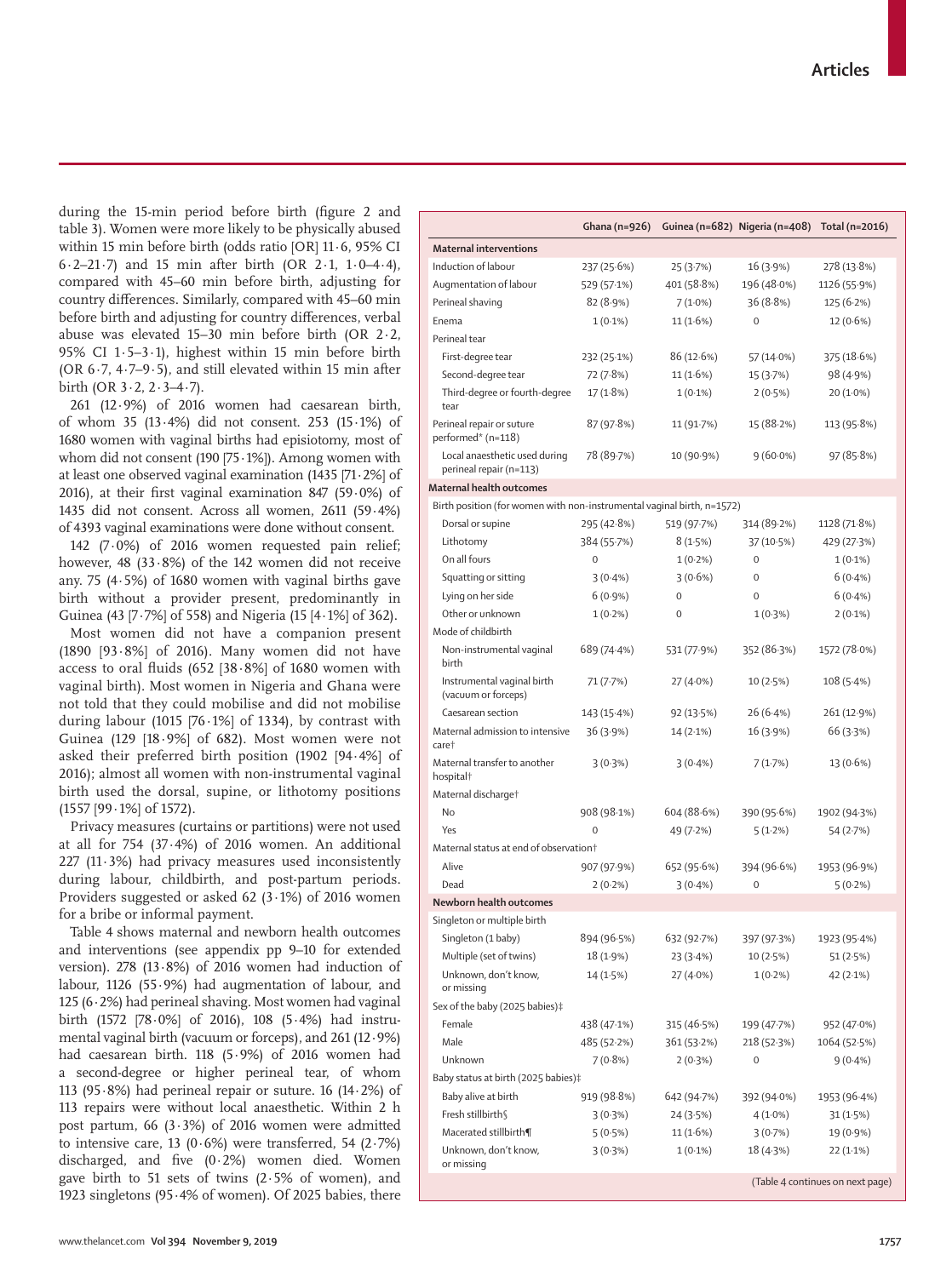|                                                                                                                                                                                                                                                                                                                                                                      |          |          | Ghana (n=926) Guinea (n=682) Nigeria (n=408) Total (n=2016) |          |  |  |  |
|----------------------------------------------------------------------------------------------------------------------------------------------------------------------------------------------------------------------------------------------------------------------------------------------------------------------------------------------------------------------|----------|----------|-------------------------------------------------------------|----------|--|--|--|
| (Continued from previous page)                                                                                                                                                                                                                                                                                                                                       |          |          |                                                             |          |  |  |  |
| Baby status at end of observation period (1953 babies alive at birth)                                                                                                                                                                                                                                                                                                |          |          |                                                             |          |  |  |  |
| Baby admitted to special care<br>191 (9.8%)<br>124(13.5%)<br>14(2.2%)<br>53 (13.5%)<br>baby unit                                                                                                                                                                                                                                                                     |          |          |                                                             |          |  |  |  |
| Very early infant death<br>(birth up to 2 h post partum)                                                                                                                                                                                                                                                                                                             | 15(1.6%) | 17(2.6%) | $12(3.1\%)$                                                 | 44(2.3%) |  |  |  |
| See appendix (pp 9-10) for extended version. *Among women with second, third, or fourth degree perineal tears. +At up<br>to 2 h post partum (end of observation period). #Number of babies per country: Ghana, n=930; Guinea, n=678; Nigeria,<br>n=417. SStillbirth occurring in the intrapartum period. ¶Stillbirth probably occurring more than 12 h before birth. |          |          |                                                             |          |  |  |  |
| Table 4: Maternal and newborn interventions and health outcomes (labour observation)                                                                                                                                                                                                                                                                                 |          |          |                                                             |          |  |  |  |

were 50 stillbirths (fresh 31 [1 $\cdot$  5%]; macerated 19 [0 $\cdot$ 9%]) and 44 (2 $\cdot$ 2%) very early neonatal deaths (within 2 h post partum).

2672 women were interviewed in the community surveys (figure 1). The median duration from date of childbirth to the survey was 43 days (IQR 32–60; Ghana 58 days [IQR 41–78]; Guinea 45 days [31–59]; Myanmar 40 days [32–48]; Nigeria 35 days [21–44]). Self-reported experiences of mistreatment are shown in table 5 (see appendix pp 11–14 for extended version).

In the community survey,  $945 (35.4%)$  of 2672 women reported physical abuse, verbal abuse, or stigma or discrimination during childbirth, with substantial variation by country (131  $[20.8\%]$  of 631 women in Myanmar, 235 [36·5%] of 644 in Guinea, 308 [36·8%] of 836 in Ghana, and 271 [48·3%] of 561 in Nigeria). Across all countries,  $287$  (10 $\cdot$ 7%) of 2672 women reported physical abuse, ranging from 21  $(3.3\%)$  of 631 in Myanmar to 124 (19·3%) of 644 in Guinea. The most common physical abuse was forceful downward abdominal pressure (158  $[5.9\%]$  of 2672 women) and slapping  $(104 [3.9\%])$ , with substantial between-country variation. 821 (30·7%) of 2672 women reported verbal abuse, with the highest proportions in Nigeria (248 [44·2%] of 561) and Ghana (284 [34·0%] of 836). The most common forms of verbal abuse were being shouted at  $(533 [20.0\%]$  of 2672 women) and scolding (257  $[9.6\%]$ ). Women were threatened with poor outcomes for their baby (183  $[6.9\%]$  of 2672), particularly in Nigeria (69 [12·3%] of 561) and Ghana (78 [9·3%] of 836). Negative comments about the woman's sexual activity were more common in Nigeria (22 [3·9%] of 561 women) and Ghana (19 [2·3%] of 836) than in Myanmar (six [1·0%] of 631]) and Guinea (five [0·8%] of 644). 79 (3 $\cdot$ 0%) of 2672 women reported stigma or discrimination, most commonly about their age (28 [1·1%]), economic circumstances (23 [0·9%]), or race or ethnicity  $(18 [0.7\%])$ .

483 (18·1%) of 2672 women had caesarean birth, of whom 52 (10·8%) did not consent. 526 (24·1%) of 2187 women with vaginal births had episiotomy; most did not consent (295 [56·1%] of 526). 349 (13·1%) of 2672 women had induction of labour, of whom 94 (26·9%) did not consent. Almost half of women who reported at least one vaginal examination did not consent (1214 [49·7%] of 2445), and many reported that the examinations were not done privately  $(1024 \, [41.9\%])$ of 2445), particularly in Nigeria  $(365 \; [67 \cdot 2\%)$  of 543), where many women also reported that private health information from the examination was discussed so others could hear  $(210 \ 38.7\%)$  of 543). Half of women reported that vaginal examinations were very or quite uncomfortable (1207 [49·4%] of 2445), particularly in Ghana (588 [72·8%] of 808) and Nigeria (347 [63·9%] of 543).

More than half of women  $(1528 \, 157 \cdot 2\%)$  of 2672) were not offered pain relief. 529 (19·8%) of 2672 women requested pain relief but 151 (28·5%) did not receive any, particularly in Nigeria (29 [56 $\cdot$ 9%] of 51). 44 (2 $\cdot$ 0%) of 2187 women with vaginal birth gave birth with no provider present. 587 (22·0%) of 2672 women waited for long periods of time before being attended by health workers, particularly in Ghana (281 [33·6%] of 836). 434 (16·4%) of 2652 women reported feeling ignored, neglected, or that their presence was a nuisance for health workers or staff.

477 (17·9%) of 2672 women reported that providers did not listen or respond to their concerns, particularly in Myanmar (200 [31·7%] of 631). Many women (1200 [44·9%] of 2672) were not allowed to have a companion during labour and birth. Of 2187 women with vaginal births, 427 (19·5%) did not have easy access to oral fluids, particularly in Nigeria (214 [39·7%] of 539), and 708 (32·4%) were not allowed food, particularly in Ghana (298 [41 $\cdot$ 6%] of 717) and Nigeria (327 [60 $\cdot$ 7%] of 539). Most women in Ghana (707 [84·6%] of 836) and Nigeria (523 [93 $\cdot$ 2%] of 561) were not told that they could mobilise and did not mobilise during labour, compared with Guinea (60 [9·3%] of 644) and Myanmar (317 [50·2%] of 631). Most women reported no preferred birth position (2365  $[88.5\%]$  of 2672). For women with noninstrumental vaginal birth  $(2187 \, [81.9\%]$  of 2672), most gave birth in the dorsal, supine, or lithotomy positions (2152 [98·4%] of 2187). 133 (5·0%) of 2672 women or their babies were detained in the facility because they were unable to pay the bill.

Privacy measures (curtains or partitions) were not commonly used (1202 [45 $\cdot$ 0%] of 2672 women), particularly in Nigeria (468 [83·4%] of 561). Providers suggested or asked 725 (27·1%) of 2672 women for a bribe or informal payment, particularly in Guinea (306 [47·5%] of 644) and Myanmar (255 [40·4%] of 631). Some women were asked to clean up their own blood, urine, faeces, or amniotic fluid after birth (118 [4·4%] of 2672), particularly in Myanmar (99 [15·7%] of 631).

Age was predominantly the single factor associated with different types of mistreatment (table 6). Younger women (15–19 years) were more likely to experience any physical abuse, verbal abuse, or stigma or discrimination (OR 1 $\cdot$  9, 95% CI 1 $\cdot$  4–2 $\cdot$ 6), when adjusting for country, education, marital status, and parity. Younger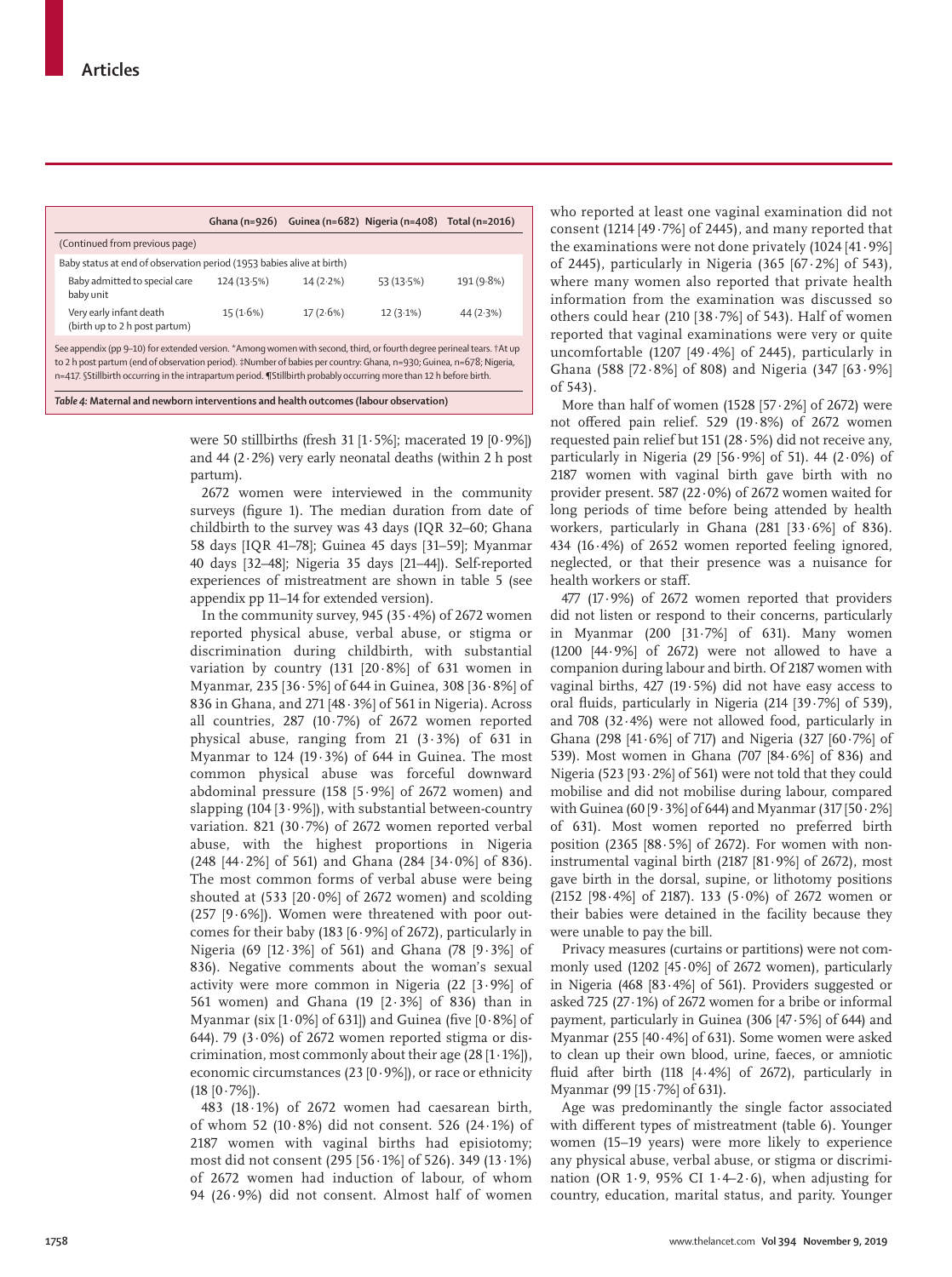|                                                                                                         | Ghana (n=836) | Guinea (n=644) | Myanmar ( $n=631$ ) | Nigeria (n=561) | Total (n=2672)                   |
|---------------------------------------------------------------------------------------------------------|---------------|----------------|---------------------|-----------------|----------------------------------|
| Any physical abuse, verbal abuse, or stigma or<br>discrimination                                        | 308 (36.8%)   | 235 (36.5%)    | 131 (20.8%)         | 271 (48.3%)     | 945 (35.4%)*                     |
| Any physical abuse                                                                                      | 52(6.2%)      | 124 (19.3%)    | 21(3.3%)            | $90(16.0\%)$    | 287 (10.7%)*                     |
| Any verbal abuse                                                                                        | 284 (34.0%)   | 173 (26.9%)    | 116 (18.4%)         | 248 (44.2%)     | 821 (30.7%)*                     |
| Any stigma or discrimination                                                                            | 31(3.7%)      | 9(1.4%)        | 11(1.7%)            | $28(5.0\%)$     | 79 (3.0%)*                       |
| Failure to meet professional standards+                                                                 |               |                |                     |                 |                                  |
| Caesarean section                                                                                       | $118(14.1\%)$ | 76 (11.8%)     | 267(42.3%)          | 22(3.9%)        | 483 (18.1%)                      |
| Non-consented                                                                                           | 24 (20.3%)    | 6(7.9%)        | 21(7.9%)            | 1(4.5%)         | 52 (10.8%)*                      |
| Episiotomy (2187 women with vaginal birth)‡                                                             | 92(12.8%)     | 52 (9.2%)      | 250 (68.7%)         | 132 (24.5%)     | 526 (24.1%)                      |
| Non-consented                                                                                           | 38 (41.3%)    | 38 (73.1%)     | 166 (66.4%)         | 53 (40.2%)      | 295 (56.1%)*                     |
| Induction of labour                                                                                     | 125 (15.0%)   | 3(0.5%)        | 173 (27.4%)         | 48 (8.6%)       | 349 (13.1%)                      |
| Non-consented                                                                                           | 24 (19.2%)    | 1(33.3%)       | 60 (34.7%)          | 9(18.8%)        | 94 (26.9%)                       |
| Vaginal examinations                                                                                    |               |                |                     |                 |                                  |
| Woman had any vaginal examination                                                                       | 808 (96.7%)   | 589 (91.5%)    | 505 (80.0%)         | 543 (96.8%)     | 2445 (91.5%)                     |
| No consent before vaginal examination                                                                   | 379 (46.9%)   | 294 (49.9%)    | 232 (45.9%)         | 309 (56.9%)     | 1214 (49.7%)*                    |
| Staff member discussed private health information<br>from vaginal examination so that others could hear | 55(6.8%)      | 67(11.4%)      | 71 (14.1%)          | 210 (38.7%)     | 403 (16.5%)                      |
| Vaginal examination not done privately                                                                  | 236 (29.2%)   | 292 (49.5%)    | 131 (25.9%)         | 365(67.2%)      | $1024(41.9%)$ *                  |
| General description of experience of vaginal examinations                                               |               |                |                     |                 |                                  |
| Comfortable                                                                                             | 71 (8.8%)     | 153 (26.0%)    | 375 (74.3%)         | 46 (8.5%)       | $645(26.4%)$ *                   |
| A little uncomfortable                                                                                  | 142 (17.6%)   | 193 (32.8%)    | 93(18.4%)           | 141 (26.0%)     | $569(23.3%)$ *                   |
| Quite uncomfortable                                                                                     | 217 (26.9%)   | 125 (21.2%)    | 21(4.2%)            | 144 (26.5%)     | 507 (20.7%)*                     |
| Very uncomfortable                                                                                      | 371 (45.9%)   | 115 (19.5%)    | 11(2.2%)            | 203 (37.4%)     | 700 (28.6%)*                     |
| Pain relief                                                                                             |               |                |                     |                 |                                  |
| Woman not offered pain relief during time in hospital                                                   | $511(61.1\%)$ | 456 (70.8%)    | 90 (14.3%)          | 471 (83.9%)     | 1528 (57.2%)*                    |
| Woman requested pain relief                                                                             | 85 (10.2%)    | 212 (32.9%)    | 181 (28.7%)         | 51 (9.1%)       | 529 (19.8%)                      |
| Woman requested pain relief but did not receive it                                                      | 40 (47.1%)    | 67 (31.6%)     | 15 (8.3%)           | 29 (56.9%)      | 151 (28.5%)*                     |
| Woman denied pain relief during time in hospital                                                        | 46 (5.5%)     | 19 (3.0%)      | 34 (5.4%)           | 50 (8.9%)       | 149 (5.6%)*                      |
| Neglect and abandonment                                                                                 |               |                |                     |                 |                                  |
| Staff member not present when the baby came out<br>(2187 women with vaginal birth)‡                     | 24(3.4%)      | $2(0.4\%)$     | $2(0.6\%)$          | $16(3.0\%)$     | 44(2.0%)                         |
| Woman waited for long periods of time before<br>attended by health workers                              | 281 (33.6%)   | 75 (11.7%)     | 139 (22.0%)         | 92(16.4%)       | 587 (22.0%)*                     |
| Woman felt ignored, neglected, or that presence was<br>a nuisance for health workers or staff           | 137(16.4%)    | 72 (11.2%)     | 121 (19.2%)         | 104(18.5%)      | $434(16.2%)$ *                   |
| Communication                                                                                           |               |                |                     |                 |                                  |
| Language interpretation needed                                                                          | $10(1.2\%)$   | 15(2.3%)       | $\mathbf 0$         | $2(0.4\%)$      | 27 (100.0%)                      |
| Interpreter not available                                                                               | $2(20.0\%)$   | $3(20.0\%)$    | $\mathbf 0$         | $2(100.0\%)$    | $7(25.9%)$ *                     |
| Woman felt that health workers or staff did not listen<br>and respond to her concerns                   | 105(12.6%)    | 113 (17.6%)    | 200 (31.7%)         | 59 (10.5%)      | 477 (17.9%)                      |
| Supportive care                                                                                         |               |                |                     |                 |                                  |
| Not allowed to have a labour companion during<br>labour and birth                                       | 486 (58.1%)   | 336 (52.2%)    | 5(0.8%)             | 373 (66.5%)     | 1200 (44.9%)*                    |
| Did not have a labour companion present at any point                                                    | 437 (52.3%)   | 560 (87.0%)    | $1(0.2\%)$          | 320 (57.0%)     | $1318(49.3%)$ *                  |
| Autonomy                                                                                                |               |                |                     |                 |                                  |
| Did not have easy access to water or oral fluids<br>(2187 women with vaginal birth)‡                    | 89 (12.4%)    | 74 (13.1%)     | 50 (13.7%)          | 214 (39.7%)     | 427 (19.5%)*                     |
| Not allowed to eat (2187 women with vaginal birth)‡                                                     | 298 (41.6%)   | 82 (14.5%)     | 1(0.3%)             | 327 (60.7%)     | 708 (32.4%)*                     |
| Woman not told to or did not mobilise during labour                                                     | 707 (84.6%)   | 60 (9.3%)      | 317 (50.2%)         | 523 (93.2%)     | 1607 (60.1%)                     |
| Woman did not have a preferred birthing position                                                        | 810 (96.9%)   | 517 (80.3%)    | 512 (81.1%)         | 526 (93.8%)     | 2365 (88.5%)                     |
| Woman or baby detained in hospital because of                                                           | 40 (4.8%)     | 56 (8.7%)      | $7(1.1\%)$          | 30(5.4%)        | $133(5.0\%)$                     |
| inability to pay hospital bills                                                                         |               |                |                     |                 | (Table 5 continues on next page) |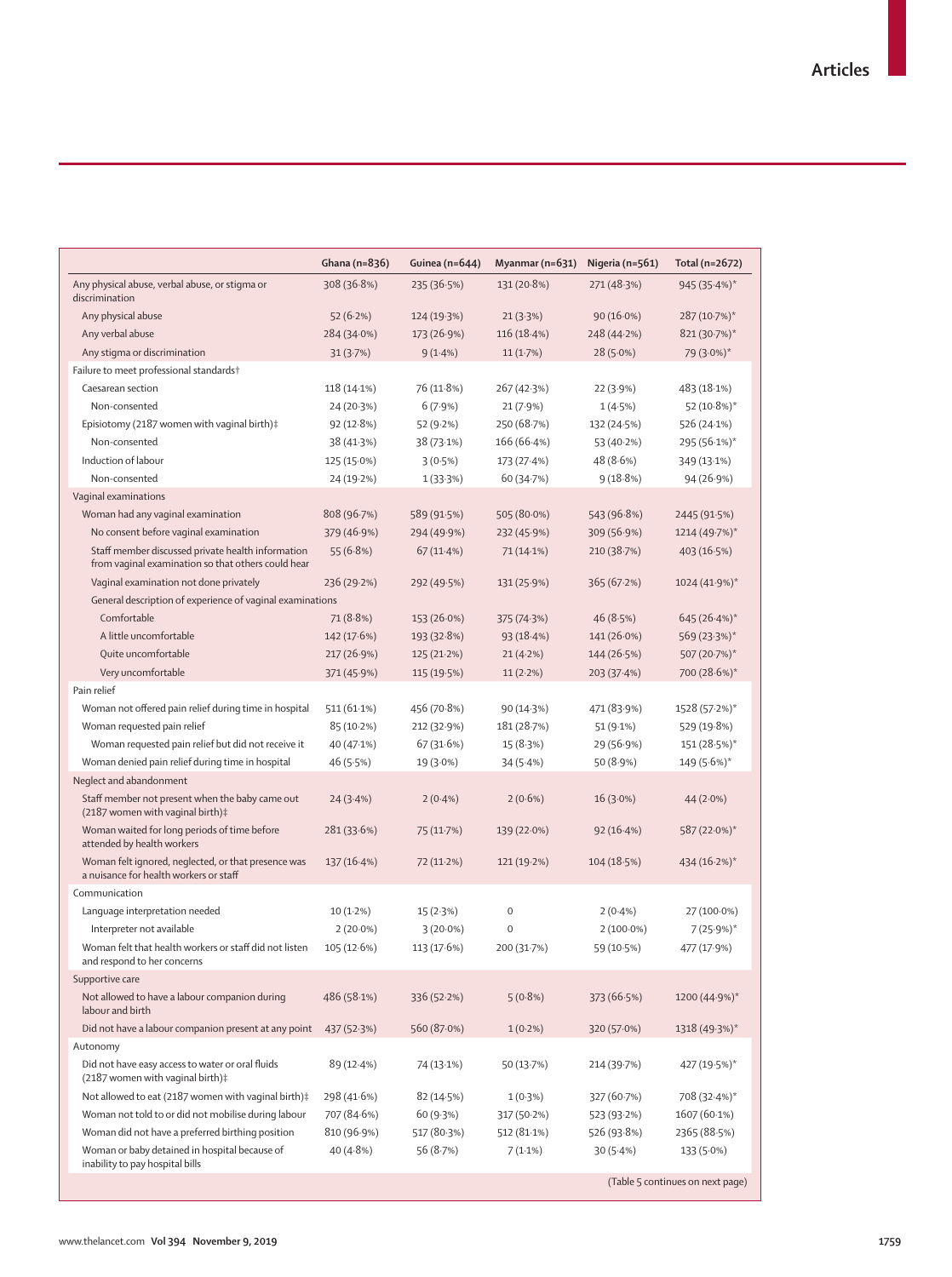|                                                                                                                                                                              | Ghana $(n=836)$ | Guinea (n=644) | Myanmar (n=631) | Nigeria (n=561) | Total (n=2672) |
|------------------------------------------------------------------------------------------------------------------------------------------------------------------------------|-----------------|----------------|-----------------|-----------------|----------------|
| (Continued from previous page)                                                                                                                                               |                 |                |                 |                 |                |
| Health systems                                                                                                                                                               |                 |                |                 |                 |                |
| Curtains, partitions, or other privacy measures not<br>used                                                                                                                  | 65(7.8%)        | 339 (52.6%)    | 330 (52.3%)     | 468 (83.4%)     | 1202 (45.0%)   |
| Staff suggested or asked for a bribe, informal<br>payment, or gift                                                                                                           | 104(12.4%)      | 306 (47.5%)    | 255 (40.4%)     | 60 (10.7%)      | 725 (27.1%)    |
| Woman instructed to clean up own blood, urine,<br>faeces, or amniotic fluid after birth                                                                                      | $8(1.0\%)$      | $6(0.9\%)$     | 99 (15.7%)      | $5(0.9\%)$      | $118(4.4\%)$   |
| See appendix (pp 11-14) for extended version. *Results with significant p values (p<0.05). $\chi^2$ test used to compare proportions of mistreatment items across countries. |                 |                |                 |                 |                |

†Procedure explained and woman agreed to the procedure (informed consent). ‡Number of women with vaginal birth per country: Ghana, n=717; Guinea, n=567; Myanmar, n=364; Nigeria, n=539.

*Table 5:* **Mistreatment of women during childbirth (community survey)**

women with no education (OR 3 $\cdot$  6, 95% CI 1 $\cdot$  6-8 $\cdot$ 0) and younger women with some education (OR 1·6, 1·1–2·3) were more likely to experience verbal abuse, compared with older women (≥30 years), adjusting for marital status and parity. Younger, unmarried women were more likely to have non-consented vaginal examinations (OR 4·6, 95% CI 1·7–12·3), adjusting for country. Women who reported no use of privacy measures, such as curtains, were more likely to report lack of privacy (OR  $3.4$ , 95% CI  $2.3-5.0$ ), compared with women who had privacy measures used, adjusting for age, education, marital status, and parity. Women giving birth for the first time were less likely to report long wait times or delays (OR  $0.8$ , 95% CI  $0.6-0.9$ ), compared with women with previous births. Unadjusted and adjusted predictors were not significant for neglect and autonomy outcomes.

# **Discussion**

We report observed experiences of mistreatment from 2016 labour observations, and woman-reported experiences of mistreatment from a community-based survey of 2672 post-partum women. We found that during labour observations, 41·6% of women had experiences of physical abuse, verbal abuse, or stigma or discrimination, most commonly occurring from 30 min before birth until 15 min after birth. The increased risk during this period might be because providers are more likely to be present around the time of birth, or because of stressors influencing provider behaviour (such as availability of resources, and clinical skills to manage childbirth and complications). According to qualitative research, midwives and doctors described women as "uncooperative" during this period and some justified using physical and verbal abuse as "punishment" for non-cooperation and to ensure "good outcomes" for the baby.34,35 Although concerns about the baby's wellbeing might provide a partial explanation during this time period in particular, such abusive behaviours will likely only worsen women's anxiety, distress, and disempowerment. Similarly, in the community survey, more than a third of women reported physical abuse, verbal abuse, or

stigma or discrimination during labour, with younger, less educated women at highest risk, suggesting inequalities in how women are treated during childbirth. This finding is supported by qualitative research in the study countries showing that adolescents experienced mistreatment because of judgments made by health-care providers about their age and engagement in sexual activity. 38 Furthermore, observation and survey data show that many women have vaginal examinations and procedures (caesarean section, episiotomy, induction) done without their consent. 4·5% of observed and 2·0% of surveyed women gave birth without the presence of a skilled attendant, and 5·0% of women reported detainment because they were unable to pay the hospital bill.

Other studies exploring mistreatment during childbirth using observations have different periods of interest, clinical observers, measurement tools, and outcomes, thus complicating comparison (appendix pp  $15-16$ ).<sup>18,21,30,40-43</sup> In brief, studies in Ethiopia, Malawi, and Kenya reported lower frequencies of physical abuse  $(0.2%$  to  $9.0%)$  and verbal abuse (1 $\cdot$ 9% to 18 $\cdot$ 1%),<sup>40,41,43</sup> and similar proportions of non-consented procedures  $(17.1\%$  to  $77.0\%)^{41,43}$  and non-consented vaginal examinations (20 · 5% to 81 · 0%).<sup>41,42</sup> Four studies measured mistreatment using communitybased surveys within a similar time period (2–12 weeks post partum).20,24,25,30 Studies in India, Brazil, and Tanzania showed lower frequencies of physical abuse  $\langle$ <1.0% to 5 $\cdot$ 1%) and verbal abuse (2 $\cdot$ 6% to 10 $\cdot$ 0%). Afulani and colleagues<sup>44</sup> measured person-centred care in Ghana, India, and Kenya, and reported that providers did not explain the purpose of examinations or procedures for two-thirds of women, slightly higher than the proportion seen in our study.

Key strengths of our study are the use of an evidenceinformed typology of mistreatment, and measurement tools based on an iterative development process including primary qualitative research. For the observations, we had 24 h per day, 7 days per week data collection, reducing the risk of selection and truncation bias. Non-clinical observers might reduce the risk of underreporting because of the normalisation of mistreatment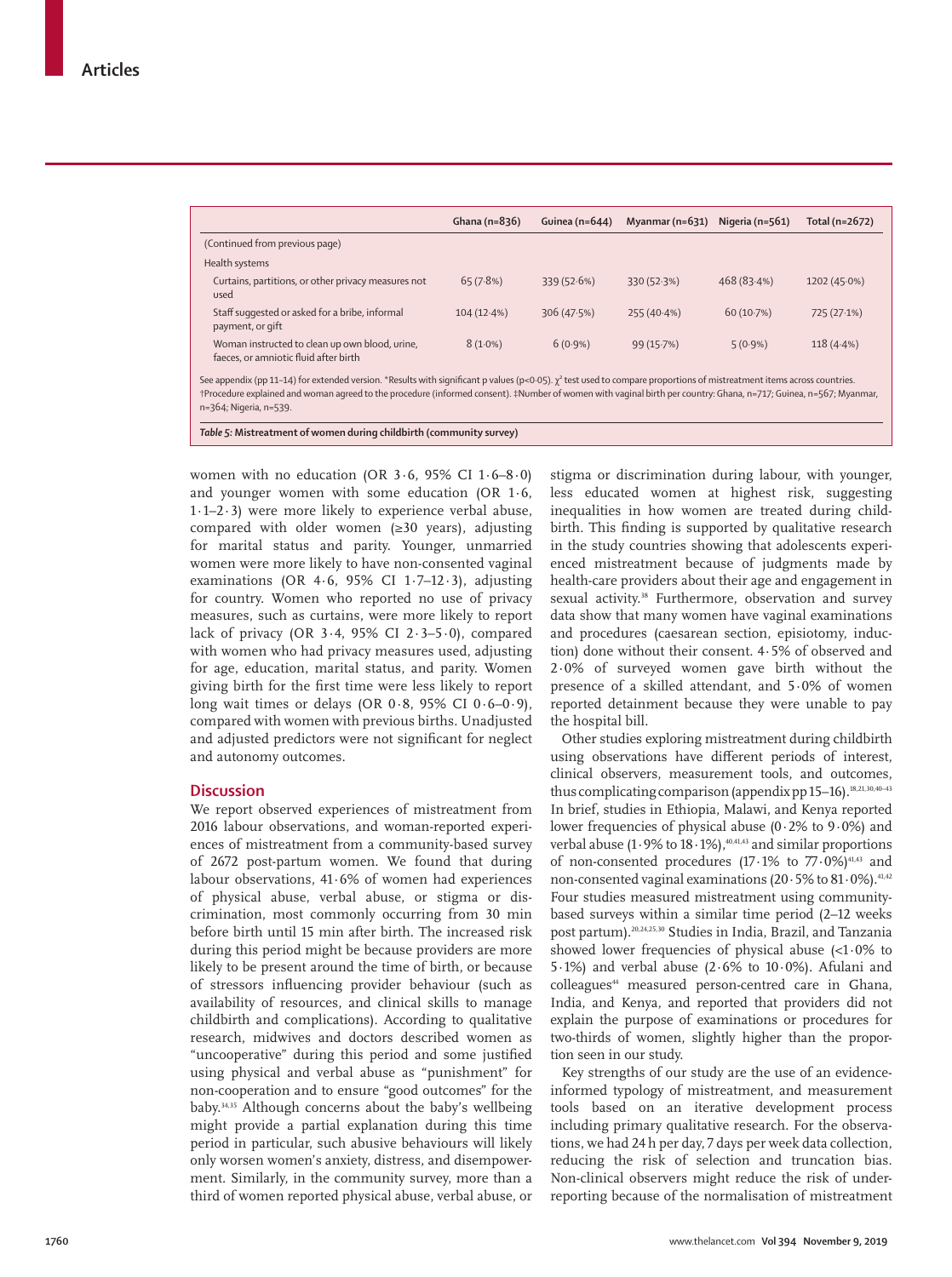|                           | Physical<br>abuse      | Verbal<br>abuse<br>(by no<br>education) | Verbal<br>abuse<br>(by at least<br>some<br>education) | Any physical<br>or verbal<br>abuse, or<br>stigma or<br>discrimination | Non-consented<br>vaginal<br>examination<br>(by single<br>marital status) | Non-consented<br>vaginal<br>examination<br>(by marital status<br>other than single) | No privacy or<br>lack of privacy<br>during<br>vaginal<br>examination | Long wait<br>times or<br>delays | Felt ignored,<br>neglected,<br>or their<br>presence was a<br>nuisance | Mobilisation           |
|---------------------------|------------------------|-----------------------------------------|-------------------------------------------------------|-----------------------------------------------------------------------|--------------------------------------------------------------------------|-------------------------------------------------------------------------------------|----------------------------------------------------------------------|---------------------------------|-----------------------------------------------------------------------|------------------------|
| Age                       |                        |                                         |                                                       |                                                                       |                                                                          |                                                                                     |                                                                      |                                 |                                                                       |                        |
| 15-19 years               | 1.8<br>$(1.1 - 2.8)^*$ | 3.6<br>$(1.6 - 8.0)$ <sup>+</sup>       | 1·6<br>$(1.1 - 2.3)$                                  | 1.9<br>$(1.4 - 2.6)$                                                  | 4.6<br>$(1.7 - 12.3)$                                                    | $1-2$<br>$(0.8 - 1.6)$                                                              | $1-1$<br>$(0.9 - 1.2)$                                               | 1.3<br>$(0.9 - 1.9)$            | $1-0$<br>$(0.7 - 1.6)$                                                | $1-0$<br>$(0.9 - 1.1)$ |
| 20-29 years               | $1-1$<br>$(0.8 - 1.5)$ | $1-1$<br>$(0.6-1.9)$                    | $1-3$<br>$(1.0 - 1.6)$                                | $1-2$<br>$(1.0 - 2.5)$                                                | 1.9<br>$(0.8 - 4.9)$                                                     | $1-2$<br>$(1.0 - 1.5)$                                                              | 0.9<br>$(0.9 - 1.1)$                                                 | $1-1$<br>$(0.9 - 1.4)$          | $1-0$<br>$(0.8-1.3)$                                                  | $1-0$<br>$(0.9 - 1.1)$ |
| $\geq$ 30 years           | $1$ (ref)              | $1$ (ref)                               | $1$ (ref)                                             | $1$ (ref)                                                             | $1$ (ref)                                                                | $1$ (ref)                                                                           | $1$ (ref)                                                            | $1$ (ref)                       | $1$ (ref)                                                             | $1$ (ref)              |
| Education                 |                        |                                         |                                                       |                                                                       |                                                                          |                                                                                     |                                                                      |                                 |                                                                       |                        |
| No education              | 0.83<br>$(0.6 - 1.2)$  | <b>NA</b>                               | <b>NA</b>                                             | $1-0$<br>$(0.7 - 1.3)$                                                | <b>NA</b>                                                                | <b>NA</b>                                                                           | $1.1\,$<br>$(0.9 - 1.2)$                                             | $1-2$<br>$(0.8 - 1.8)$          | $1-2$<br>$(0.8 - 1.8)$                                                | <b>NA</b>              |
| At least some education   | $1$ (ref)              | <b>NA</b>                               | <b>NA</b>                                             | $1$ (ref)                                                             | <b>NA</b>                                                                | <b>NA</b>                                                                           | $1$ (ref)                                                            | $1$ (ref)                       | $1$ (ref)                                                             | <b>NA</b>              |
| <b>Marital status</b>     |                        |                                         |                                                       |                                                                       |                                                                          |                                                                                     |                                                                      |                                 |                                                                       |                        |
| Single                    | $1-2$<br>$(0.7 - 1.8)$ | $1-2$<br>$(0.4 - 3.3)$                  | $1-1$<br>$(0.8 - 1.6)$                                | $1-1$<br>$(0.8 - 1.5)$                                                | <b>NA</b>                                                                | <b>NA</b>                                                                           | $1-1$<br>$(0.9 - 1.2)$                                               | 0.8<br>$(0.6 - 1.2)$            | 0.9<br>$(0.6 - 1.3)$                                                  | $1-1$<br>$(1.0 - 1.2)$ |
| Other than singlell       | $1$ (ref)              | $1$ (ref)                               | $1$ (ref)                                             | $1$ (ref)                                                             | <b>NA</b>                                                                | <b>NA</b>                                                                           | $1$ (ref)                                                            | $1$ (ref)                       | $1$ (ref)                                                             | $1$ (ref)              |
| Number of previous births |                        |                                         |                                                       |                                                                       |                                                                          |                                                                                     |                                                                      |                                 |                                                                       |                        |
| First birth               | 1.21<br>$(0.9 - 1.6)$  | 0.7<br>$(0.4 - 1.2)$                    | $1-0$<br>$(0.8-1.2)$                                  | $1-0$<br>$(0.8-1.2)$                                                  | <b>NA</b>                                                                | <b>NA</b>                                                                           | $1-0$<br>$(0.9 - 1.1)$                                               | 0.8<br>$(0.6 - 0.9)^{**}$       | 0.9<br>$(0.7 - 1.1)$                                                  | $1-0$<br>$(0.9 - 1.0)$ |
| $\geq$ 2 births           | $1$ (ref)              | $1$ (ref)                               | $1$ (ref)                                             | $1$ (ref)                                                             | <b>NA</b>                                                                | <b>NA</b>                                                                           | $1$ (ref)                                                            | $1$ (ref)                       | 1(ref)                                                                | $1$ (ref)              |
| <b>Curtains used</b>      |                        |                                         |                                                       |                                                                       |                                                                          |                                                                                     |                                                                      |                                 |                                                                       |                        |
| <b>No</b>                 | <b>NA</b>              | <b>NA</b>                               | <b>NA</b>                                             | <b>NA</b>                                                             | <b>NA</b>                                                                | <b>NA</b>                                                                           | 3.4<br>$(2.3 - 5.0)$ † †                                             | <b>NA</b>                       | <b>NA</b>                                                             | <b>NA</b>              |
| Yes                       | <b>NA</b>              | <b>NA</b>                               | <b>NA</b>                                             | <b>NA</b>                                                             | <b>NA</b>                                                                | <b>NA</b>                                                                           | $1$ (ref)                                                            | <b>NA</b>                       | <b>NA</b>                                                             | <b>NA</b>              |
|                           |                        |                                         |                                                       |                                                                       |                                                                          |                                                                                     |                                                                      |                                 |                                                                       |                        |

Data are odds ratio (95% CI). Verbal abuse was stratified by no education and some education because of an interaction between education and age. Non-consented vaginal examinations were stratified by single and not single marital status because of an interaction between age and marital status. Results with significant p values (p<0·05) are indicated. NA=not applicable. \*p=0·0077. †p=0·0004. ‡p=0·0460. §p=0·0005. ¶p=0·0014. ||Includes currently married, separated, divorced, widowed, cohabitating, or other. \*\*p=0·0109. ††p<0·0001.

*Table 6:* **Multivariable logistic regression models to assess factors potentially associated with mistreatment (community survey)**

by clinical observers. Non-clinical observers might have difficulty understanding clinical aspects of childbirth; we addressed this issue by including obstetricians and midwives in training workshops. Our observations might be limited by the Hawthorne effect because the observers' presence might alter provider behaviour, resulting in underestimation of mistreatment. Exploration of the Hawthorne effect by facility, country, and month of recruitment in our study showed no evidence of its presence (appendix pp 17–18). In the survey, we prospectively identified all eligible women, and had lower than expected loss to follow-up (548 [16·0%] of 3417 eligible women). Surveys were community-based to reduce the risk of bias inherent with exit interviews (courtesy or social desirability). We asked women about experiences of specific items of mistreatment<sup>9</sup> rather than an overall question about experience of mistreatment to reduce information bias, which is in agreement with standards of measuring violence against women.<sup>45</sup> Some experiences of mistreatment are more subjective (eg, discrimination); future analyses are planned on a linked subgroup who participated in both the observation and survey to explore subjectivity of experiences. The median time from birth to survey administration varied from 35 days (IQR 21–44) in Nigeria to 58 days (41–78) in

Ghana, which might have affected recall. Finally, all study facilities were public and in urban areas, which might limit generalisability. Despite the risk of underestimation inherent in the use of observational and self-reported data collection methods, we found that mistreatment during childbirth was a serious issue, and use of two separate measurement methods is a key strength of this study.

More work is needed to explore how woman-reported experiences of mistreatment during childbirth can be feasibly integrated into quality improvement initiatives, and further adaptation will be required to use these tools for facility-based assessments of women's experiences within widely used mechanisms.<sup>46</sup> Further analyses are in progress to develop consolidated measurement scales, which might be more practical for targeted monitoring and quality improvement. Within country implementation, the Quality of Care Network is standardising measurement of women's maternity care experiences, and nine low-income and middle-income countries are currently testing these tracer indicators.<sup>1,47</sup>

Understanding drivers and structural dimensions of mistreatment during childbirth, such as gender and social inequalities, and judgments about women's sexuality, is essential to ensure that any interventions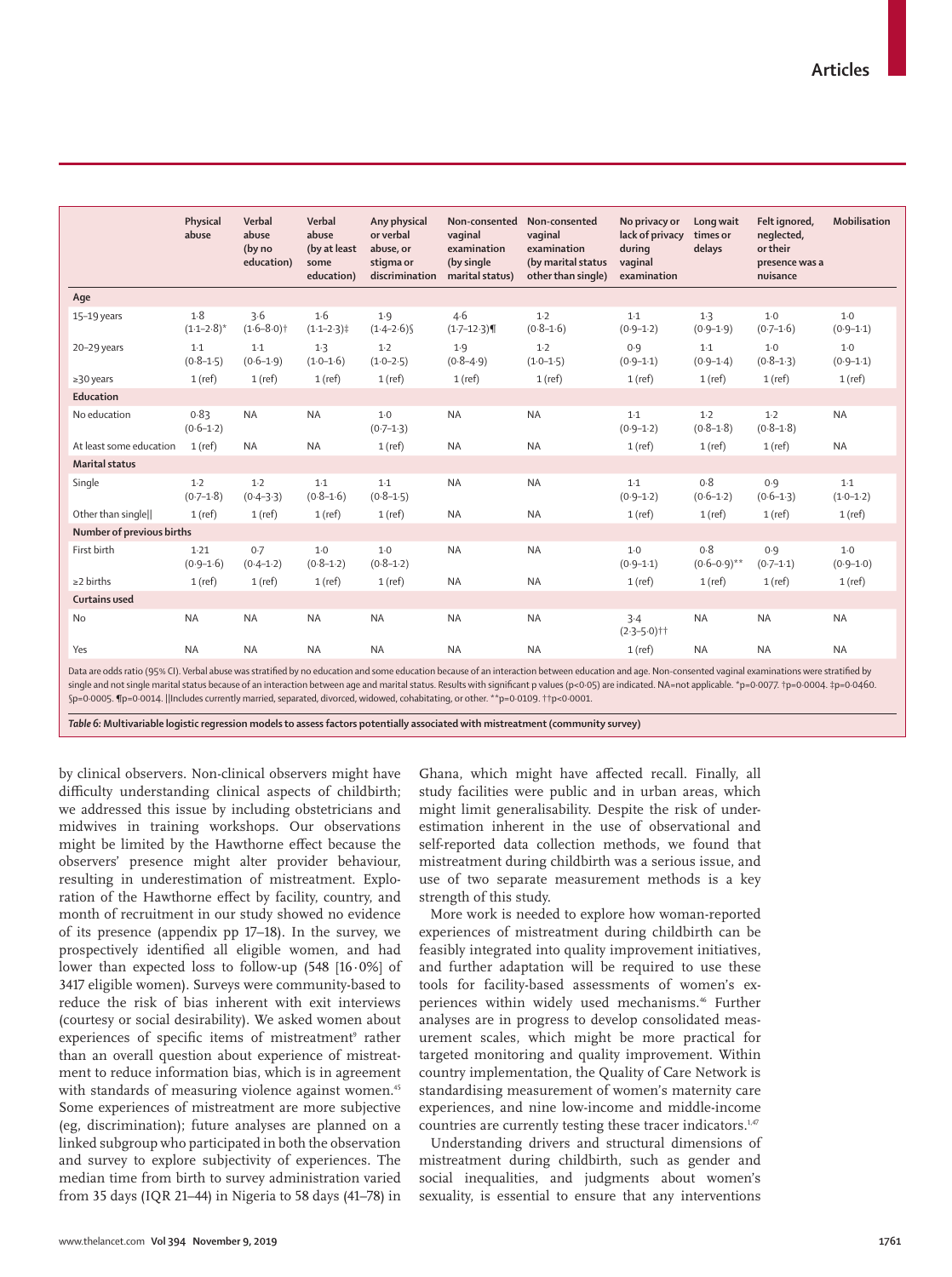adequately account for societal context. Sen and colleagues<sup>12</sup> hypothesised that structural dimensions influence mistreatment during childbirth via historical biases, power inequalities, normalisation of poor treatment, and communication barriers. Further research is needed to understand how institutional structures and processes can be reorganised to provide better woman-centred care. The depth of these challenges suggests that it is unlikely that interventions that do not address these factors, such as one-off training, will have a lasting effect on behaviour change. This situation is further complicated by the fact that many providers, particularly midwives, are women and experience mistreatment and gender discrimination themselves both within and outside of the health system.<sup>48</sup>

Nevertheless, our study shows clear areas for targeted quality improvement that addresses country-specific or facility-specific challenges, or both, particularly around communication and consent. Provider training to support women to give birth in other positions might build the confidence of providers. Mobilising and upright positions in the first stage of labour might reduce duration of labour and caesarean birth,<sup>49</sup> and are recommended by WHO.<sup>10</sup> Addressing some areas of mistreatment (eg, privacy, companionship, and pain relief) might require structural changes—for example cheap but effective measures such as curtains—at a facility or system level. Further research is needed to explore the effect of labour companionship on mistreatment, but the presence of a companion, another recommendation by WHO,<sup>10</sup> has a positive effect on outcomes including women's birth experiences.6,7,50 Civil society and community groups should continue to advocate for respectful care for all women, and empower people to hold health systems accountable. Ultimately, to achieve respectful maternity care, the balance of power must shift from systems to people, and to women themselves.

In conclusion, more than 40% of observed women and 35% of surveyed women experienced mistreatment during childbirth. Younger, less educated women were at highest risk, highlighting the need for multilevel interventions. Addressing these inequalities and promoting respectful maternity care for all are key to improve health equity and quality. Our findings can be used to inform policies and programmes to ensure that all women have positive pregnancy and childbirth experiences, and are supported by empowered health-care providers within well functioning health systems. Action is urgently needed to enhance the provision of respectful maternity care worldwide.

#### **Contributors**

MAB, ÖT, JPV, and AMG designed the study, with input from SL, KA-B, EM, RA, MDB, BAD, BF, TMM, and NOM. MAB, SL, KA-B, EM, RA, CG, MDB, BAD, A-MS, AOS, BF, TAI, AOA, AKA, TMM, and NOM conducted training, data collection, and management. MAB, ÖT, SST, and HM led the analysis. MAB drafted the report. All authors read and approved the final report.

# **Declaration of interests**

We declare no competing interests.

# **Acknowledgments**

This paper is dedicated to the memory of our dear colleague and friend, Bukola Fawole. We would like to express our sincere gratitude to the women who participated in this study for allowing us to observe and ask questions about such an intimate time of their lives. We thank the data collection team for their excellent work, particularly during the data collection period. We appreciate the thoughtful contributions of Mary Ellen Stanton, Neal Brandes, Jigyasa Sharma, Emma Sacks, and Blair Berger to the design and conduct of this analysis. Many thanks to Charlotte Warren who provided additional information about her research. Thank you to Kyaw Zin Thant, Hla Mya Thway Einda, and Khaing Nwe Tin for their support in Myanmar, and Adesina Akintan for his support in Nigeria. This research was made possible by the support of the American People through the United States Agency for International Development (USAID) and the UNDP/UNFPA/UNICEF/ WHO/World Bank Special Programme of Research, Development and Research Training in Human Reproduction (HRP), Department of Reproductive Health and Research, WHO. The contents of this Article are the sole responsibility of the authors and do not necessarily reflect the views of USAID, the United States Government, WHO, or their individual institutions.

#### **References**

- Kruk ME, Gage AD, Arsenault C, et al. High-quality health systems in the Sustainable Development Goals era: time for a revolution. *Lancet Glob Health* 2018; **6:** e1196–252.
- 2 WHO. Standards for improving quality of maternal and newborn care in health facilities. Geneva: World Health Organization, 2016. https:// www.who.int/maternal\_child\_adolescent/documents/improvingmaternal-newborn-care-quality/en/ (accessed Aug 26, 2019).
- Tunçalp Ö, Were WM, MacLennan C, et al. Quality of care for pregnant women and newborns—the WHO vision. *BJOG* 2015; **122:** 1045–49.
- 4 Bohren MA, Hunter EC, Munthe-Kaas HM, Souza JP, Vogel JP, Gülmezoglu AM. Facilitators and barriers to facility-based delivery in low- and middle-income countries: a qualitative evidence synthesis. *Reprod Health* 2014; **11:** 71.
- 5 Bohren MA, Vogel JP, Hunter EC, et al. The mistreatment of women during childbirth in health facilities globally: a mixed-methods systematic review. *PLoS Med* 2015; **12:** e1001847.
- 6 Bohren MA, Hofmeyr GJ, Sakala C, Fukuzawa RK, Cuthbert A. Continuous support for women during childbirth. *Cochrane Database Syst Rev* 2017; **7:** CD003766.
- 7 Bohren MA, Berger BO, Munthe-Kaas H, Tunçalp Ö. Perceptions and experiences of labour companionship: a qualitative evidence synthesis. *Cochrane Database Syst Rev* 2019; **3:** CD012449.
- 8 Bowser D, Hill K. Exploring evidence for disrespect and abuse in facility-based childbirth: report of a landscape analysis. 2010. https://cdn2.sph.harvard.edu/wp-content/uploads/ sites/32/2014/05/Exploring-Evidence-RMC\_Bowser\_rep\_2010.pdf (accessed Aug 26, 2019).
- 9 Bohren MA, Oladapo OT, Tunçalp Ö, et al. Formative research and development of innovative tools for "Better Outcomes in Labour Difficulty" (BOLD): study protocol. *Reprod Health* 2015; **12:** 50.
- 10 WHO. WHO recommendations: intrapartum care for a postive childbirth experience. Geneva: World Health Organization, 2018. https://www.who.int/reproductivehealth/publications/intrapartumcare-guidelines/en/ (accessed Aug 26, 2019).
- 11 Freedman LP, Ramsey K, Abuya T, et al. Defining disrespect and abuse of women in childbirth: a research, policy and rights agenda. *Bull World Health Organ* 2014; **92:** 915–17.
- 12 Sen G, Reddy B, Iyer A. Beyond measurement: the drivers of disrespect and abuse in obstetric care. *Reprod Health Matters* 2018; **26:** 6–18.
- 13 Solnes Miltenburg A, van Pelt S, Meguid T, Sundby J. Disrespect and abuse in maternity care: individual consequences of structural violence. *Reprod Health Matters* 2018; **26:** 88–106.
- 14 Bohren MA, Vogel JP, Fawole B, et al. Methodological development of tools to measure how women are treated during facility-based childbirth in four countries: labor observation and community survey. *BMC Medical Res Methodol* 2018; **18:** 132.